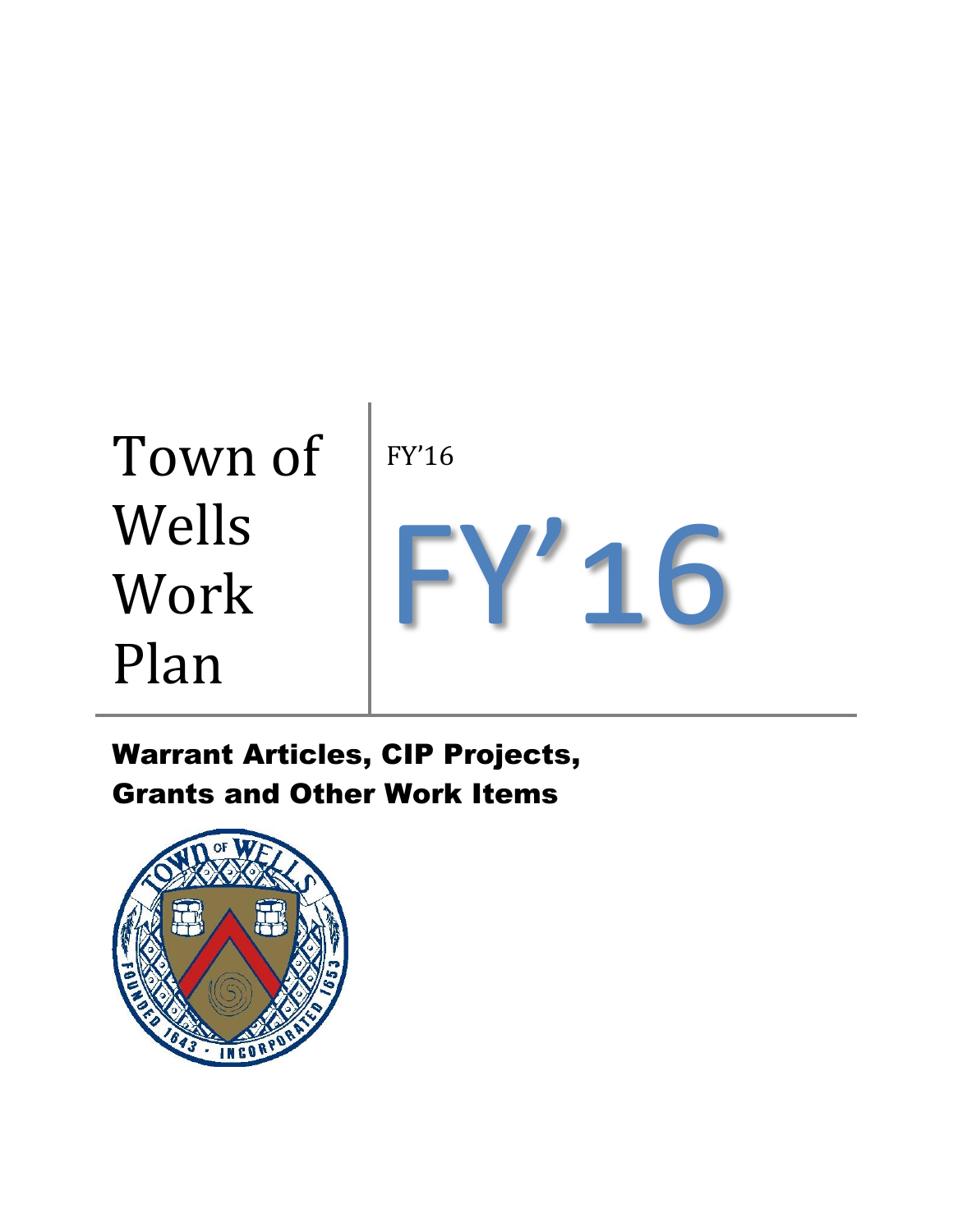### Town of Wells Work Plan  $\frac{FY'16}{FY'16}$

|    | ARTICLE 10. CAPITAL EXPENDITURES (Appropriations (Spending) of Fund Monies): 7 |  |
|----|--------------------------------------------------------------------------------|--|
|    |                                                                                |  |
|    |                                                                                |  |
|    |                                                                                |  |
|    |                                                                                |  |
|    |                                                                                |  |
|    |                                                                                |  |
|    |                                                                                |  |
| 1) |                                                                                |  |
| 2) |                                                                                |  |
| 3) |                                                                                |  |
| 4) |                                                                                |  |
| 5) |                                                                                |  |
| 6) |                                                                                |  |
| 7) |                                                                                |  |
| 8) |                                                                                |  |
| 9) |                                                                                |  |
|    |                                                                                |  |
|    |                                                                                |  |
| 1) |                                                                                |  |
| 2) |                                                                                |  |
| 3) |                                                                                |  |
| 4) |                                                                                |  |
|    |                                                                                |  |
| 1) |                                                                                |  |
| 2) |                                                                                |  |
|    |                                                                                |  |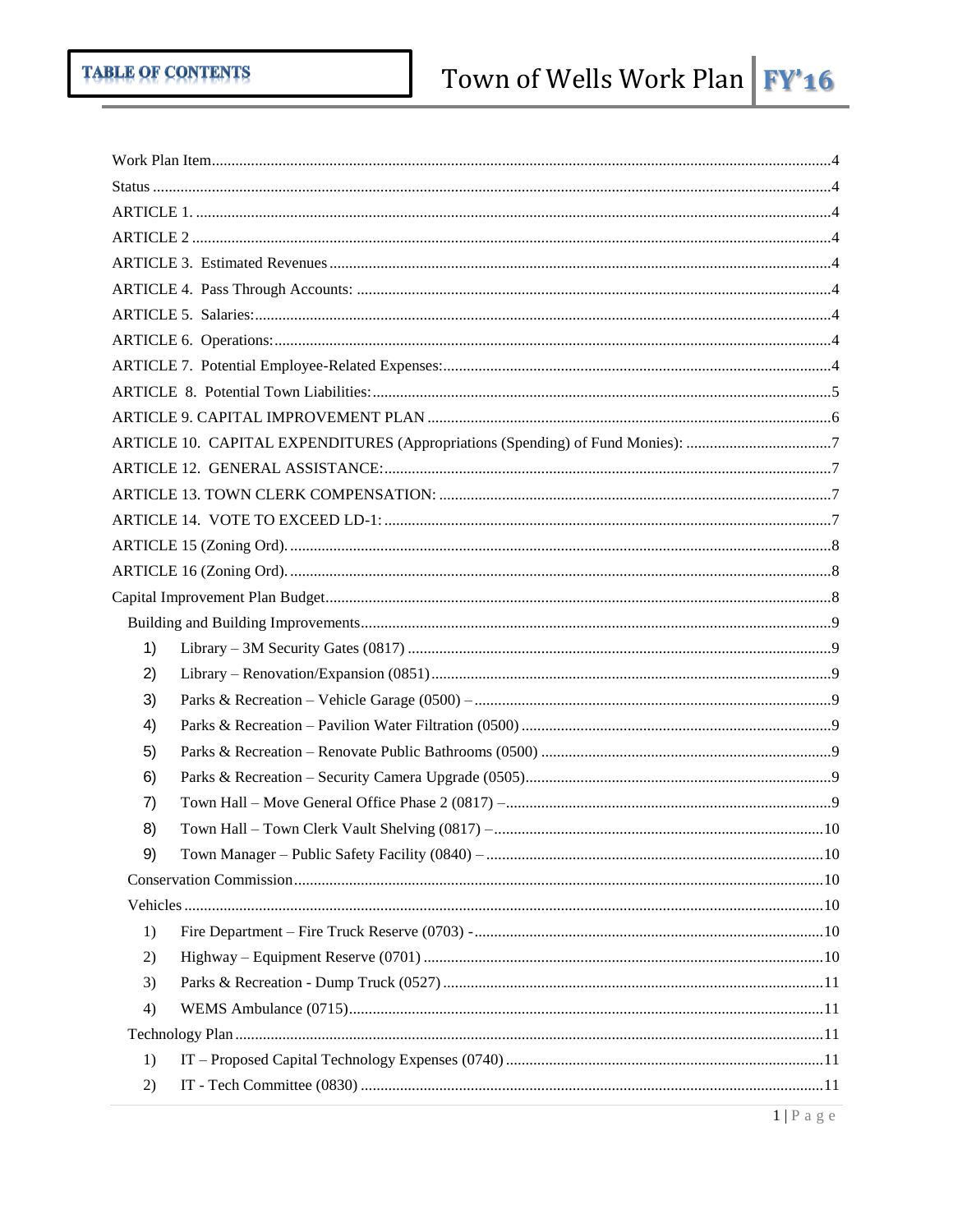## Town of Wells Work Plan  $\frac{FY'16}{FY'16}$

| 3)  |  |  |  |
|-----|--|--|--|
|     |  |  |  |
| 1)  |  |  |  |
| 2)  |  |  |  |
| 3)  |  |  |  |
| 4)  |  |  |  |
| 5)  |  |  |  |
| 6)  |  |  |  |
| 7)  |  |  |  |
| 8)  |  |  |  |
| 9)  |  |  |  |
|     |  |  |  |
| 1)  |  |  |  |
| 2)  |  |  |  |
| 3)  |  |  |  |
| 4)  |  |  |  |
| 5)  |  |  |  |
|     |  |  |  |
| 1)  |  |  |  |
| 2)  |  |  |  |
| 3)  |  |  |  |
| 4)  |  |  |  |
| 5)  |  |  |  |
| 6)  |  |  |  |
| 7)  |  |  |  |
| 8)  |  |  |  |
| 9)  |  |  |  |
| 10) |  |  |  |
| 11) |  |  |  |
| 12) |  |  |  |
|     |  |  |  |
|     |  |  |  |
|     |  |  |  |
|     |  |  |  |
|     |  |  |  |
|     |  |  |  |
|     |  |  |  |
|     |  |  |  |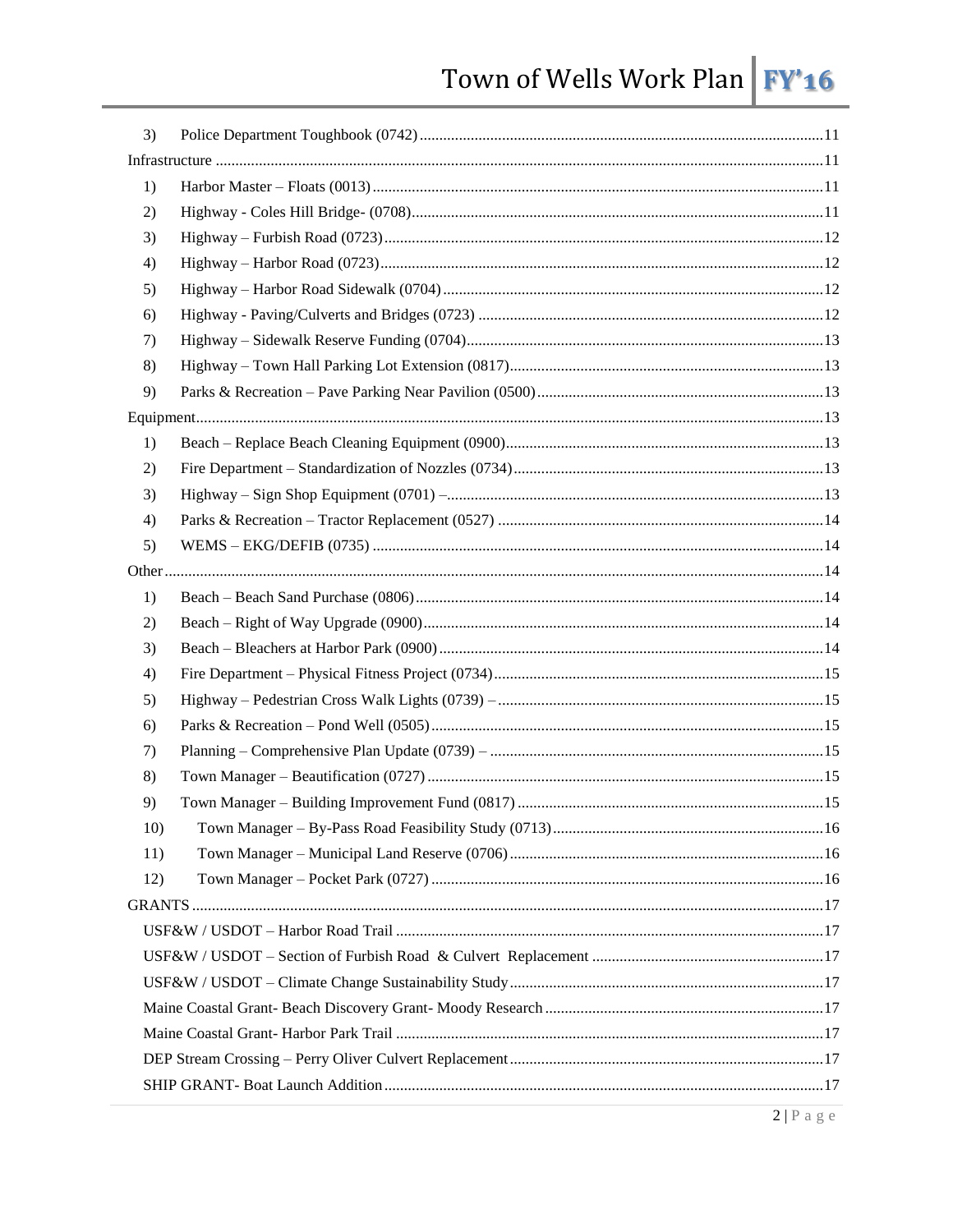## Town of Wells Work Plan  $\frac{FY'16}{FY'16}$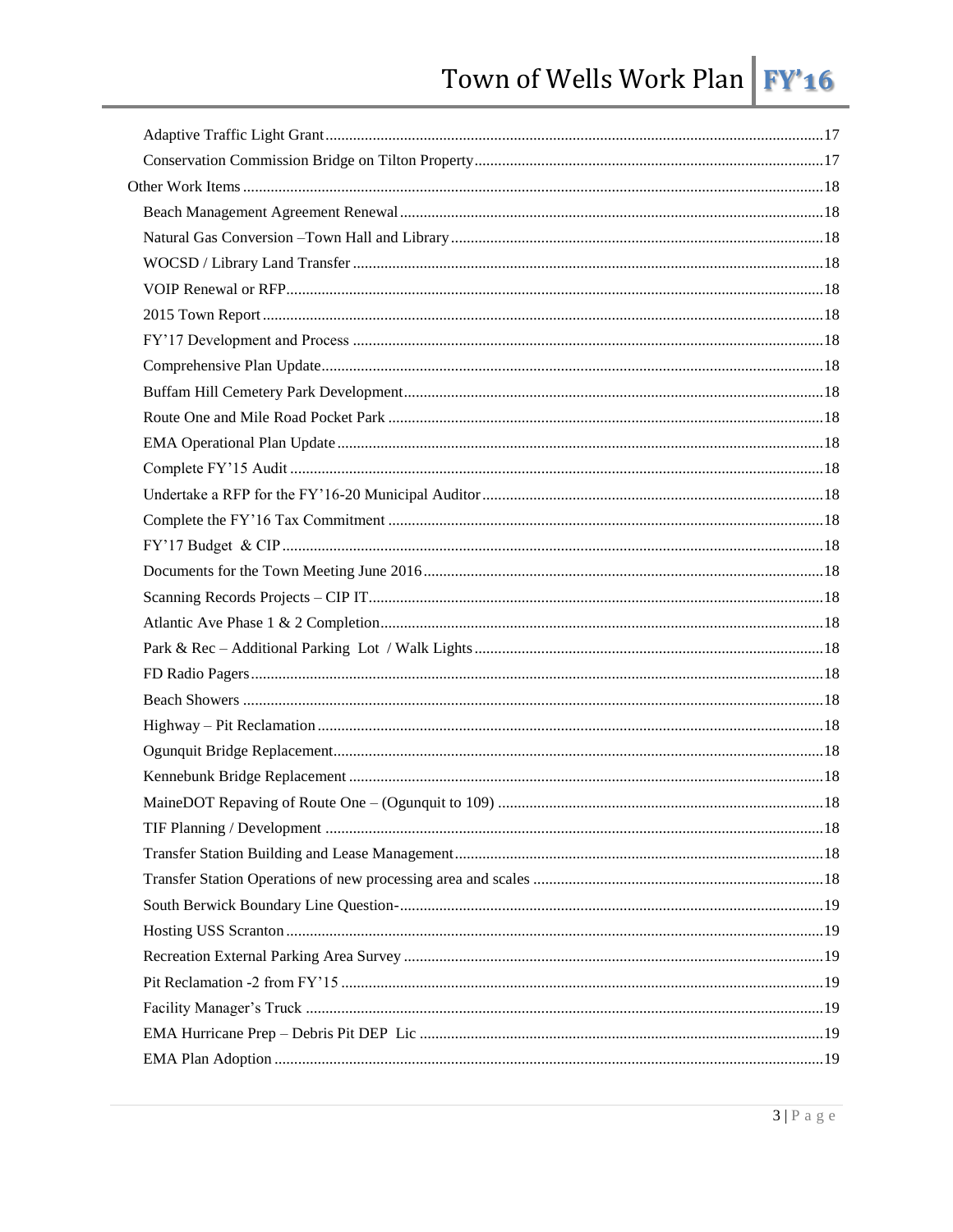<span id="page-4-8"></span><span id="page-4-7"></span><span id="page-4-6"></span><span id="page-4-5"></span><span id="page-4-4"></span><span id="page-4-3"></span><span id="page-4-2"></span><span id="page-4-1"></span><span id="page-4-0"></span>

| <b>Work Plan Item</b>                                                                                                                                                                                                                                                                                                                       |               |
|---------------------------------------------------------------------------------------------------------------------------------------------------------------------------------------------------------------------------------------------------------------------------------------------------------------------------------------------|---------------|
|                                                                                                                                                                                                                                                                                                                                             | <b>Status</b> |
|                                                                                                                                                                                                                                                                                                                                             |               |
|                                                                                                                                                                                                                                                                                                                                             |               |
| <b>ARTICLE 1. To elect a Moderator to preside in</b><br>said meeting.                                                                                                                                                                                                                                                                       | <b>Passed</b> |
|                                                                                                                                                                                                                                                                                                                                             |               |
| ARTICLE 2. To elect all necessary Town<br>Officers for the ensuing terms by secret<br>ballot.                                                                                                                                                                                                                                               | <b>Passed</b> |
|                                                                                                                                                                                                                                                                                                                                             |               |
| <b>ARTICLE 3. Estimated Revenues: Shall the</b><br>Town vote to collect and appropriate the<br>amounts in Town<br><b>Generated</b><br>estimated<br>Revenue and State Revenue in the amount of<br>\$3,578,340 to reduce the amount to be raised<br>by taxation as shown in Table 1 of the<br>appendix to the Annual Town Meeting<br>Warrant? | <b>Passed</b> |
|                                                                                                                                                                                                                                                                                                                                             |               |
|                                                                                                                                                                                                                                                                                                                                             |               |
| <b>ARTICLE 4. Pass Through Accounts:</b><br>Shall the Town vote to authorize the Town<br>Treasurer to accept and pay out Pass<br>Through Funds in the estimated amount of \$<br>852,500 from specified sources as shown on<br>Table 2 of the appendix to the Annual Town<br><b>Meeting Warrant?</b>                                         | <b>Passed</b> |
|                                                                                                                                                                                                                                                                                                                                             |               |
| <b>ARTICLE 5. Salaries: Shall the Town vote to raise</b><br>and appropriate \$5,755,522 for municipal employees'<br>salaries and wages during FY 2016 as shown on Table 3 of<br>the appendix to the Annual Town Meeting Warrant?                                                                                                            | <b>Passed</b> |
|                                                                                                                                                                                                                                                                                                                                             |               |
| <b>ARTICLE 6. Operations: Shall the Town vote</b><br>to raise and appropriate \$5,952,621 as shown<br>on Table 4 of the appendix to the Annual<br>Town Meeting Warrant for the operation of<br>municipal<br>committees<br>departments<br>and<br>during FY 2016?                                                                             | <b>Passed</b> |
|                                                                                                                                                                                                                                                                                                                                             |               |
| ARTICLE 7.<br>Potential Employee-Related                                                                                                                                                                                                                                                                                                    | <b>Passed</b> |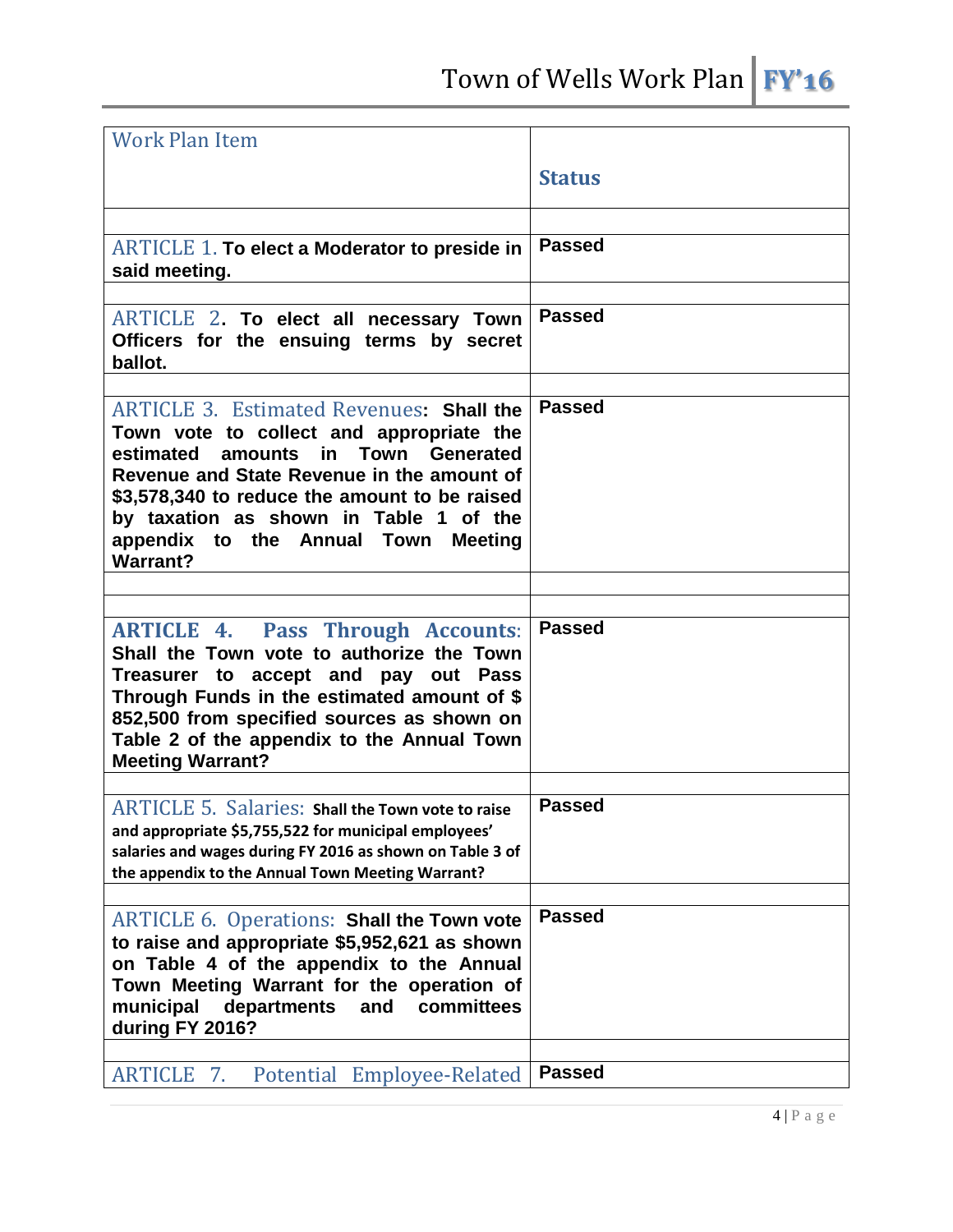<span id="page-5-0"></span>

| <b>Expenses: Shall the Town vote to appropriate</b><br>and expend up to \$60,000 from Undesignated<br>Fund Balance (Surplus) for the following:                                                                                                                                                     |               |
|-----------------------------------------------------------------------------------------------------------------------------------------------------------------------------------------------------------------------------------------------------------------------------------------------------|---------------|
| Retirement Benefit Reimbursement - \$25,000 to<br>fund payment, when necessary, of accrued<br>benefits to employees who are retiring or leaving<br>Town Service:                                                                                                                                    |               |
| Workers Compensation - Light Duty Fund -<br>\$25,000 to pay wages of injured employees able<br>to work in a light duty capacity; and                                                                                                                                                                |               |
| Educational Reimbursement Fund - \$10,000 to<br>fund educational course reimbursement in                                                                                                                                                                                                            |               |
| FY' 16<br>for eligible union and<br>non-union<br>employees based on contract requirements and<br>the Non-Union Educational Assistance Program<br>guidelines.                                                                                                                                        |               |
| <b>ARTICLE</b> 8. Potential Town Liabilities:<br>Shall the Town vote to appropriate and<br>expend up to \$295,000 from the Undesignated<br>Fund Balance (Surplus) for the following<br>potential liabilities:                                                                                       | <b>Passed</b> |
| Legal Services Fund - \$75,000 to be used at the<br>discretion of the Board of Selectmen, following a<br>public hearing, to fund legal services for<br>significant legal and/or legislative matters beyond<br>the normal legal budget;                                                              |               |
| Self-Insurance Claims Coverage - \$10,000 to<br>fund payment of the Town's deductible and other<br>expenses associated with accepted claims made<br>against the Town;                                                                                                                               |               |
| Emergency Fuel and Utilities Account - \$40,000<br>to be expended, following a public hearing by the<br>Board of Selectmen, to cover potential shortfalls<br>in the FY'16 fuel and utilities budgets due to the<br>unpredictable markets for diesel, unleaded<br>gasoline, propane and electricity; |               |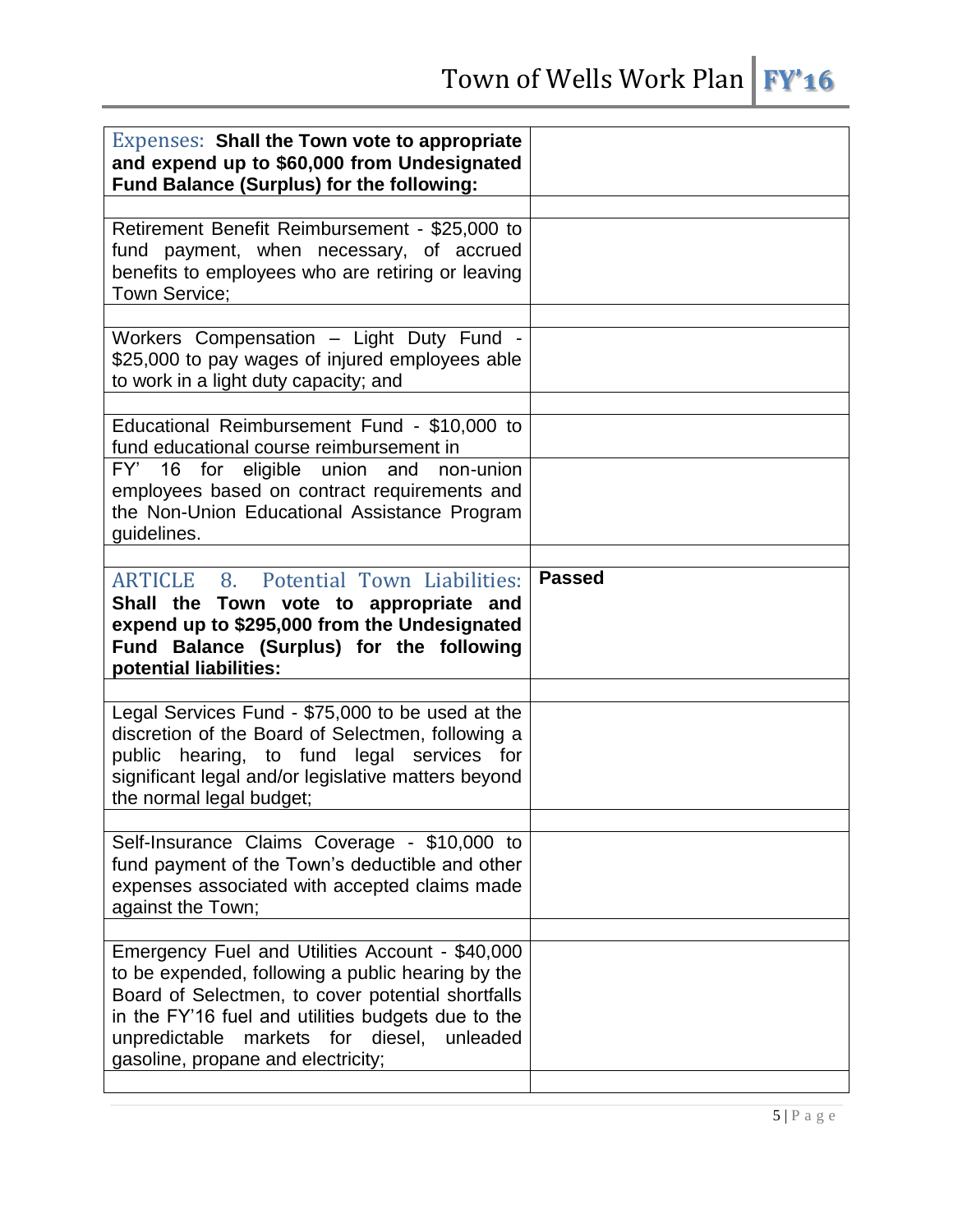<span id="page-6-0"></span>

| Short Fall on State Revenue Projected to offset<br>Town Budget Funding -\$40,000 to be used in<br>case at the discretion of the Board of Selectmen,<br>following a public hearing, at the end of the fiscal<br>year to balance any shortfall in State Revenue<br>projected to be received that offset the budget for<br>property tax purposes.                                                                                                                                                                                                                                                                                                                                                          |                                       |
|---------------------------------------------------------------------------------------------------------------------------------------------------------------------------------------------------------------------------------------------------------------------------------------------------------------------------------------------------------------------------------------------------------------------------------------------------------------------------------------------------------------------------------------------------------------------------------------------------------------------------------------------------------------------------------------------------------|---------------------------------------|
| <b>Emergency Facility Repair and Energy Efficiency</b><br>Improvement Fund - \$50,000 to be used at the<br>discretion of the Board of Selectmen, following a<br>public hearing, to pay for emergency repairs and<br>energy efficiency improvements to town-owned<br>facilities that are not contemplated in the                                                                                                                                                                                                                                                                                                                                                                                         |                                       |
| FY'16 operating budget; and                                                                                                                                                                                                                                                                                                                                                                                                                                                                                                                                                                                                                                                                             |                                       |
| Facility Maintenance and Repair Fund - \$50,000<br>to be used at the discretion of the Board of<br>Selectmen, following a public hearing, to pay for<br>maintenance and repairs to town-owned facilities<br>and property that are not contemplated in the<br>FY'16 operating budget; and                                                                                                                                                                                                                                                                                                                                                                                                                |                                       |
| Health Reimbursement Account Fund - \$30,000<br>to fund payment of the Town's portion of<br>employee's health insurance deductibles for<br>employees covered by high deductible health<br>insurance plans.                                                                                                                                                                                                                                                                                                                                                                                                                                                                                              |                                       |
| <b>ARTICLE 9. CAPITAL IMPROVEMENT PLAN</b>                                                                                                                                                                                                                                                                                                                                                                                                                                                                                                                                                                                                                                                              | <b>Failed to Pass- Budget Revised</b> |
| (Raising and Appropriating from Taxation,<br>and Appropriating and Transferring Funds<br>From Reserves, Surplus, and the State to<br>Fund the Capital Improvement Plan): Shall the<br>vote<br>raise<br>and<br>Town<br>to<br>appropriate<br>\$2,014,071; appropriate \$200,000 from the<br><b>Undesignated</b><br><b>Fund</b><br><b>Balance</b><br>(Surplus);<br>appropriate \$487,500<br>from various CIP<br>Reserve Funds; and transfer said monies<br>(\$2,701,571) into various CIP reserve funds,<br>which will be used to fund the CIP program as<br>specified in Table 5 of the appendix to the<br><b>Annual Town Meeting Warrant?</b><br>If this Article is defeated, the appropriation for this | and Passed 8/4/15 at \$1,705,711      |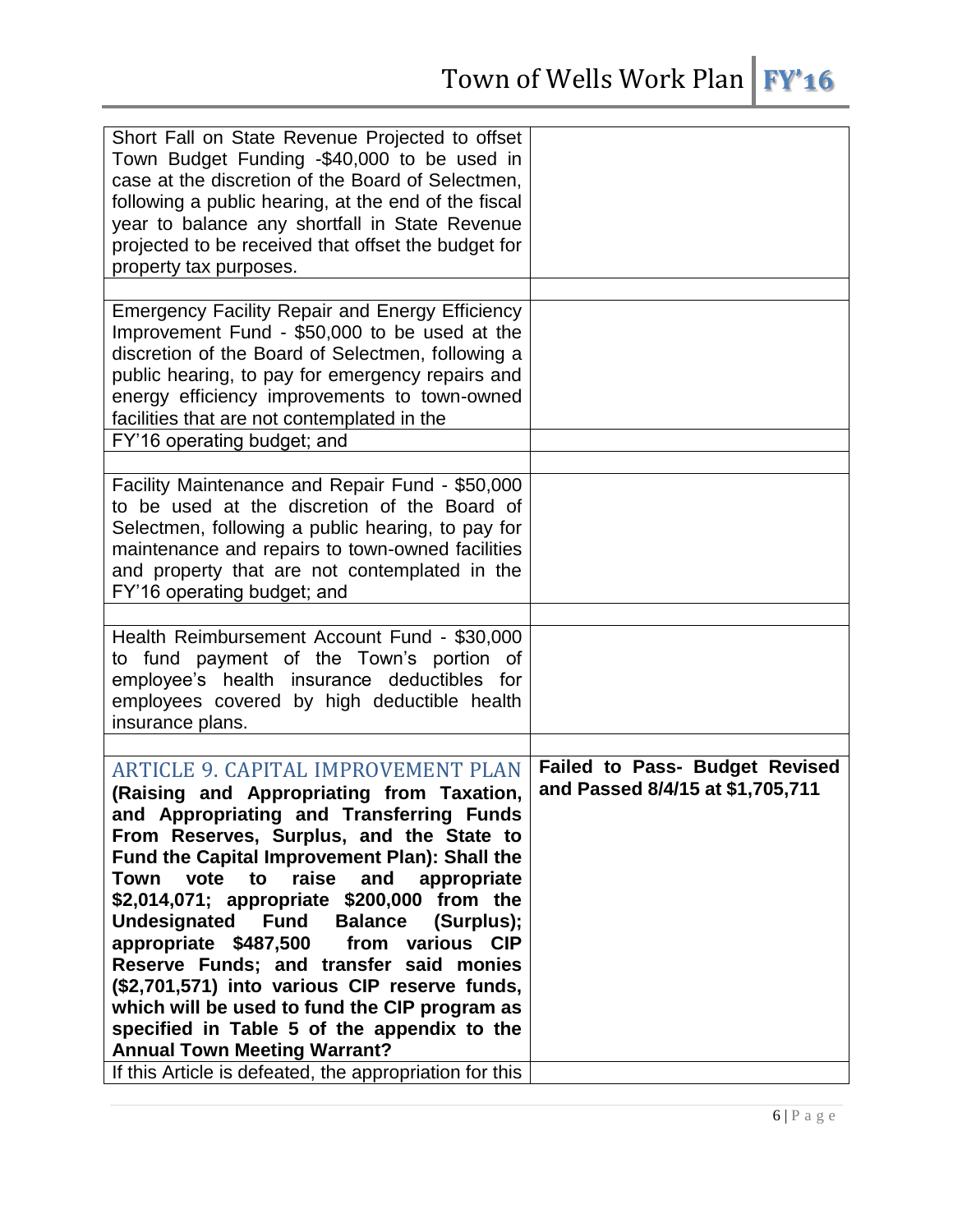<span id="page-7-3"></span><span id="page-7-2"></span><span id="page-7-1"></span><span id="page-7-0"></span>

| Article shall be the same amount approved at last<br>year's Annual Town<br>Meeting which<br>was<br>\$2,314,711.                                                                                                                                                                                                                                                                                                           |                                                                                                 |
|---------------------------------------------------------------------------------------------------------------------------------------------------------------------------------------------------------------------------------------------------------------------------------------------------------------------------------------------------------------------------------------------------------------------------|-------------------------------------------------------------------------------------------------|
| ARTICLE 10. CAPITAL EXPENDITURES<br>(Appropriations (Spending)<br><sub>of</sub><br>Fund<br>Monies): Shall the Town vote to appropriate<br>and expend \$2,637,871 from the<br><b>Capital</b><br>Funds to fund<br>the<br>Reserve<br><b>Capital</b><br>Expenditures as specified in Table 5 of the<br>appendix to the Annual<br><b>Town</b><br><b>Meeting</b><br><b>Warrant?</b>                                             | <b>Failed to Pass- Budget Revised</b><br>and Passed 8/4/15 at \$1,804,023                       |
| If this Article is defeated, the appropriation for this<br>Article shall be the same amount approved at last<br>year's Annual Town Meeting which was \$<br>1,869,023.                                                                                                                                                                                                                                                     |                                                                                                 |
| <b>ARTICLE 12. GENERAL ASSISTANCE: Shall</b><br>the Town vote to appropriate and expend<br>Undesignated Fund<br>from the<br><b>Balance</b><br>(Surplus) up to \$60,000 to fund the Town of<br><b>Wells General Assistance Program?</b>                                                                                                                                                                                    | <b>Passed</b>                                                                                   |
| <b>ARTICLE</b><br><b>TOWN</b><br>13.<br><b>CLERK</b><br>COMPENSATION: Shall the Town vote to<br>raise and appropriate \$2,390 to increase the<br>Elected Town Clerk's current salary of<br>\$56,882 by 4.2% in FY'16 and to expend<br>\$59,272 for the Town Clerk's compensation in<br>FY'16?                                                                                                                             | <b>Passed</b>                                                                                   |
| Explanation: The Town Meeting is asked to<br>approve the Elected Town Clerk's compensation<br>for FY'16 that will increase by 4.2%.                                                                                                                                                                                                                                                                                       |                                                                                                 |
| ARTICLE 14. VOTE TO EXCEED LD-1: Shall<br>the Town vote to increase the property tax<br>levy limit of \$9,207,419 established for the<br>Town of Wells by State law in the event that<br>the municipal budget approved under the<br>preceding articles will result<br>in<br>$\mathsf{a}$<br>tax<br>commitment that is greater than the property<br>tax levy limit?<br>If this Article is defeated, the Board of Selectmen | <b>Failed to Pass- Budget Revised</b><br>and Passed 8/4/15 to comply with<br>the LD1 Tax level. |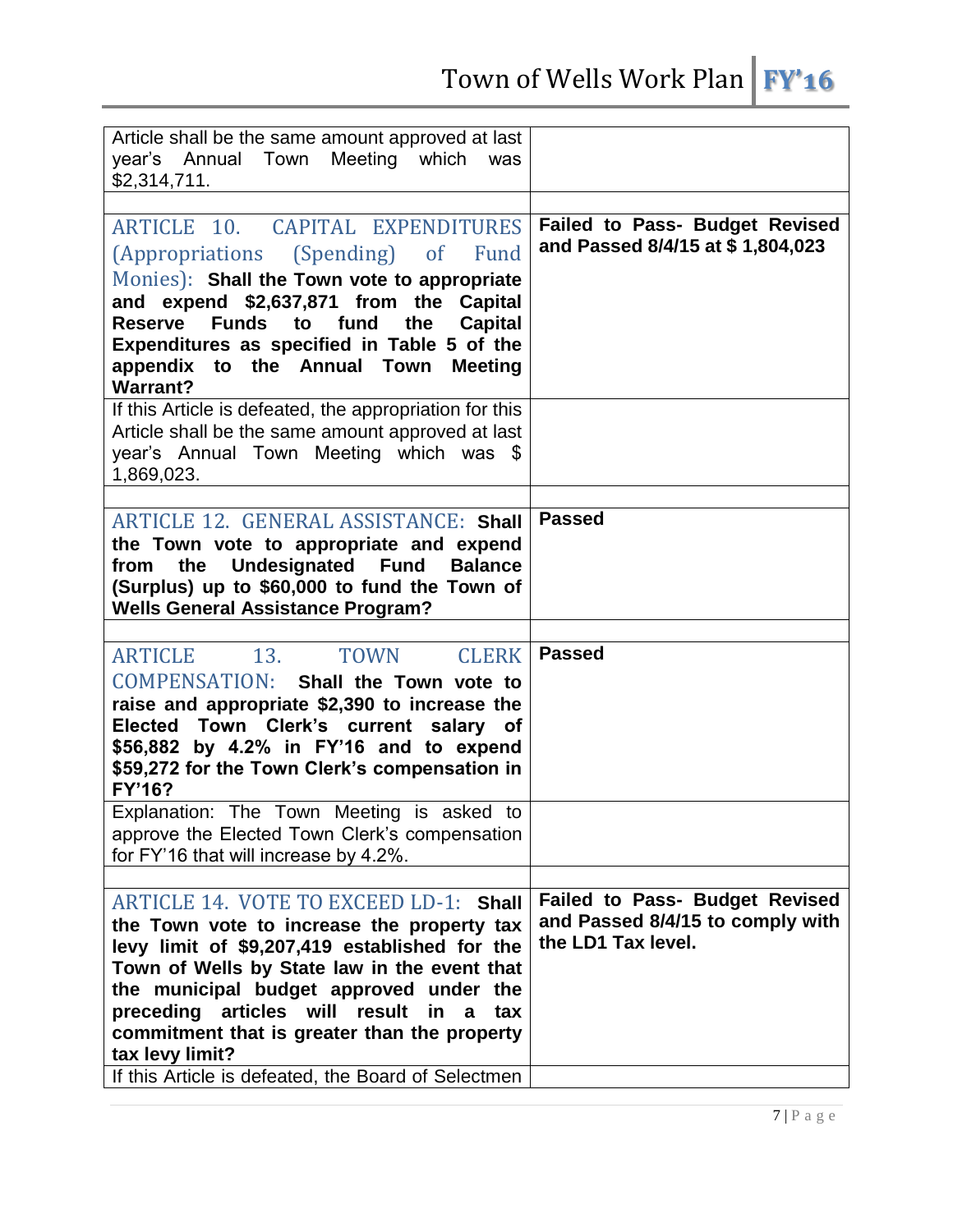<span id="page-8-2"></span><span id="page-8-1"></span><span id="page-8-0"></span>

| shall then take such further action as it deems<br>necessary to prevent or minimize any deficit and<br>for that purpose it may, by ordinance, reduce one<br>or more appropriations.                                                                                                                                                                                                                                                                                                                                                                                                                                                                                                                                                                                                                                                                                                 |               |
|-------------------------------------------------------------------------------------------------------------------------------------------------------------------------------------------------------------------------------------------------------------------------------------------------------------------------------------------------------------------------------------------------------------------------------------------------------------------------------------------------------------------------------------------------------------------------------------------------------------------------------------------------------------------------------------------------------------------------------------------------------------------------------------------------------------------------------------------------------------------------------------|---------------|
| Explanation: Per the Town Charter and State law<br>(30-A.M.R.S. § 5721-A), if the net municipal<br>budget appropriation to be raised by taxation<br>Overlay<br>(minus<br>appropriations,<br><b>WOCSD</b><br>county taxes and<br>TIF<br>commitment,<br>any<br>payments) exceeds \$9,207,419, (which is the<br>amount that the Town of Wells can appropriate<br>for FY'16 without exceeding the tax levy limit<br>imposed by State law), then the Town must vote<br>to allow the override. If the increase in the<br>Capital Improvement Plan (Article 9) and Capital<br>Expenditures (Article 10) is approved, then it is<br>filed with the State of Maine and is used as the<br>basis for determining the following year's tax levy<br>limit. The proposed net municipal appropriation<br>for FY'16 is \$10,203,146 which exceeds and<br>increases the tax levy limit by \$995,727. |               |
|                                                                                                                                                                                                                                                                                                                                                                                                                                                                                                                                                                                                                                                                                                                                                                                                                                                                                     |               |
| ARTICLE 15 (Zoning Ord). Shall the                                                                                                                                                                                                                                                                                                                                                                                                                                                                                                                                                                                                                                                                                                                                                                                                                                                  | <b>Passed</b> |
| Ordinance entitled, "An Ordinance to Amend<br>Chapter 145 (Land Use) of the Code of the<br>Town of Wells to Define Domestic Poultry and<br><b>Livestock Uses, to Revise the Code's General</b><br><b>Requirements Regarding Such Uses, and to</b><br><b>Allow Such Uses in Various Zoning Districts"</b><br>be enacted?                                                                                                                                                                                                                                                                                                                                                                                                                                                                                                                                                             |               |
|                                                                                                                                                                                                                                                                                                                                                                                                                                                                                                                                                                                                                                                                                                                                                                                                                                                                                     |               |
| ARTICLE 16 (Zoning Ord).<br>Shall the<br>Ordinance entitled, "An Ordinance to Amend<br>Chapter 145 (Land Use) of the Code of the<br>Town of Wells to Define "Live/Work Unit" and<br>to Add it as a Special Provision in the Light<br><b>Industrial District" be enacted?</b>                                                                                                                                                                                                                                                                                                                                                                                                                                                                                                                                                                                                        | <b>Passed</b> |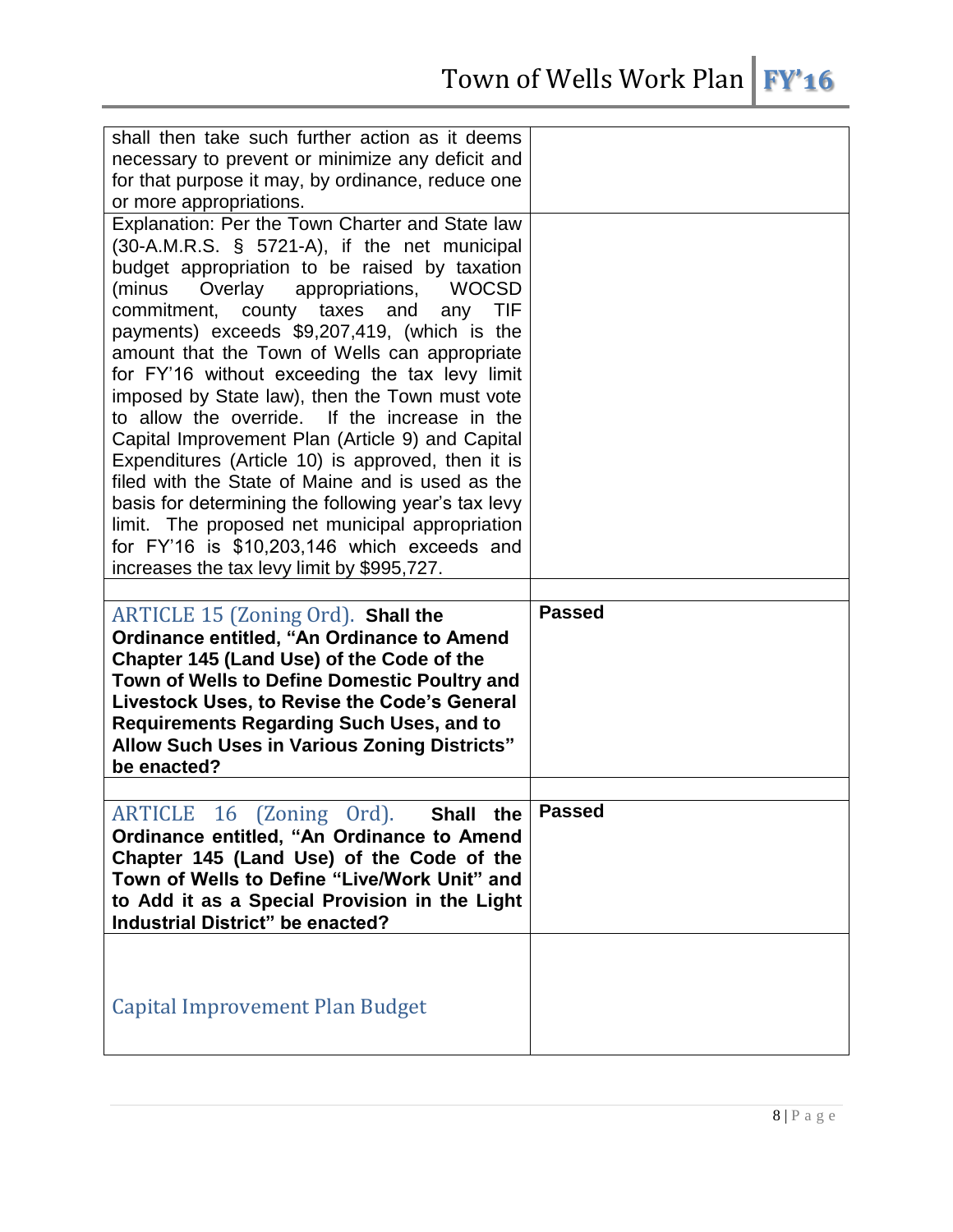<span id="page-9-7"></span><span id="page-9-6"></span><span id="page-9-5"></span><span id="page-9-4"></span><span id="page-9-3"></span><span id="page-9-2"></span><span id="page-9-1"></span><span id="page-9-0"></span>

|    | <b>Building and Building Improvements</b>                                                                   |                    |
|----|-------------------------------------------------------------------------------------------------------------|--------------------|
| 1) | Library - 3M Security Gates $(0817)$ – Request is to                                                        | <b>Budget Ok'd</b> |
|    | add funds for the future replacement of security gates                                                      |                    |
|    | at the Library which help to protect the library's                                                          |                    |
|    | investment in materials. The fund balance of 0817 as                                                        |                    |
|    | of March 31, 2015 is \$99,599.50. The Proposed                                                              |                    |
|    | Amount requested is \$6,000.00.                                                                             |                    |
| 2) | Library - Renovation/Expansion (0851) - Request                                                             | <b>Budget Ok'd</b> |
|    | is for an updated site design and permitting for the                                                        |                    |
|    | addition and renovations to the Wells Public Library.                                                       |                    |
|    | The fund balance of 0851 as of March 31, 2015 is                                                            |                    |
|    | \$1,098.03. The Proposed Amount and Expended                                                                |                    |
|    | Amount requested is \$27,500.00.                                                                            |                    |
| 3) | Parks & Recreation - Vehicle Garage (0500) - The                                                            | <b>Budget Ok'd</b> |
|    | Recreation Department requests to add funds to the                                                          |                    |
|    | reserve account for the future construction of a garage                                                     |                    |
|    | to house three vans and some other equipment. The                                                           |                    |
|    | fund balance of 0500 as of March 31, 2015 is                                                                |                    |
|    | \$75,529.63. The Proposed Amount requested is<br>\$10,000.00.                                               |                    |
| 4) | <b>Parks &amp; Recreation - Pavilion Water Filtration</b>                                                   | <b>Budget Ok'd</b> |
|    | $(0500)$ – Request is to install a water filtration system                                                  |                    |
|    | to help filter the minerals out of the water in the office,                                                 |                    |
|    | art room, concession stand and bathroom fixtures.                                                           |                    |
|    | The fund balance of 0500 as of March 31, 2015 is                                                            |                    |
|    | \$75,529.63. The Expended Amount requested is                                                               |                    |
|    | \$5,000.00.                                                                                                 |                    |
| 5) | <b>Parks &amp; Recreation - Renovate Public Bathrooms</b>                                                   | <b>Budget Ok'd</b> |
|    | $(0500)$ – The facility was built in 1995 and will need                                                     |                    |
|    | some renovations in the near future. The request is to                                                      |                    |
|    | add funding for future building upkeep. The fund                                                            |                    |
|    | balance of 0500 as of March 31, 2015 is \$75,529.63.                                                        |                    |
|    | The Proposed Amount requested is \$3,000.00.                                                                |                    |
| 6) | <b>Parks &amp; Recreation - Security Camera Upgrade</b><br>$(0505)$ – The Recreation Department requests to | Budget Ok'd        |
|    | release funds from the Recreation Enterprise to                                                             |                    |
|    | upgrade the security system at the Walter Marsh                                                             |                    |
|    | Recreation Area. The proposed system would include                                                          |                    |
|    | better resolution cameras and improved recording                                                            |                    |
|    | methods. The fund balance of 0505 as of March 31,                                                           |                    |
|    | 2015 is \$178,802.51. The Expended Amount is                                                                |                    |
|    | \$11,300.00.                                                                                                |                    |
| 7) | Town Hall - Move General Office Phase 2 (0817) -                                                            | <b>Budget Ok'd</b> |
|    | Phase II of a two phase project. The second phase of                                                        |                    |
|    | the project is to move the general office to the first                                                      |                    |
|    | floor of Town Hall and the meeting room to the                                                              |                    |
|    | second floor of Town Hall. The fund balance of 0817                                                         |                    |
|    | as of March 31, 2015 is \$99,599.50. The Expended                                                           |                    |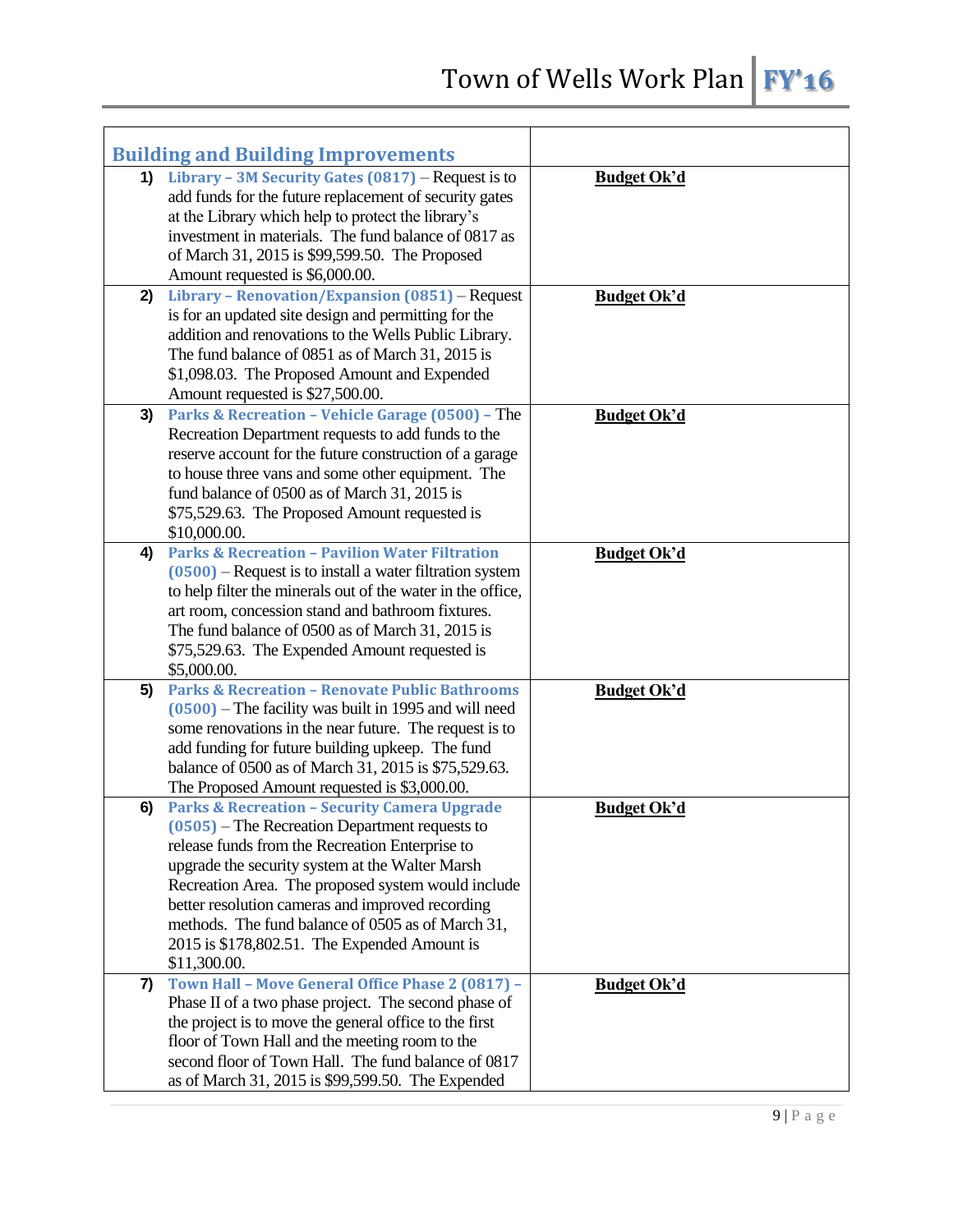<span id="page-10-5"></span><span id="page-10-4"></span><span id="page-10-3"></span><span id="page-10-2"></span><span id="page-10-1"></span><span id="page-10-0"></span>

|                 | Amount requested is \$70,000.00.                         |                                 |
|-----------------|----------------------------------------------------------|---------------------------------|
| 8)              | Town Hall - Town Clerk Vault Shelving (0817) -           | <b>Budget Ok'd</b>              |
|                 | The vault in the Town Clerk's office holds vital         |                                 |
|                 | statistics and historical records. The current shelving  |                                 |
|                 | unit is close to maximum storage capacity. This          |                                 |
|                 | proposal is for a new compact storage system that will   |                                 |
|                 | dramatically increase the storage space in the current   |                                 |
|                 |                                                          |                                 |
|                 | vault. The company will temporarily remove the           |                                 |
|                 | records, install the storage system and then place the   |                                 |
|                 | records in the new storage solution. The fund balance    |                                 |
|                 | of 0817 as of March 31, 2015 is \$99,599.50. The         |                                 |
|                 | Proposed and Expended Amount requested is                |                                 |
|                 | \$25,000.00.                                             |                                 |
| 9)              | Town Manager - Public Safety Facility (0840) -           | <b>In Revised Budget Failed</b> |
|                 | Proposed addition to funds for the future replacement    |                                 |
|                 | of the Central Fire Station and Police Station. The      |                                 |
|                 | fund balance of 0840 as of March 31, 2015 is             |                                 |
|                 | \$161,874.98. The Proposed Amount requested is           |                                 |
|                 | \$199,500.00.                                            |                                 |
|                 |                                                          |                                 |
|                 |                                                          |                                 |
|                 |                                                          |                                 |
|                 | <b>Conservation Commission</b>                           |                                 |
| 1)              | $Conservation - Land Acquisition (0705) - The$           | Budget Ok'd @ \$50,000          |
|                 | Conservation Commission annual request for funds         |                                 |
|                 | to be added to this account for potential open space     |                                 |
|                 | land purchases. The fund balance in 0705 as of           |                                 |
|                 | March 31, 2015 is \$569,297.97. The Proposed             |                                 |
|                 | Amount requested is \$100,000.00.                        |                                 |
|                 |                                                          |                                 |
|                 |                                                          |                                 |
| <b>Vehicles</b> |                                                          |                                 |
|                 | <b>Fire Department - Fire Truck Reserve (0703)</b><br>1) | <b>Failed</b>                   |
|                 | - Request is to also eliminate two trucks and            |                                 |
|                 |                                                          |                                 |
|                 | purchase one truck. The fund balance of 0703             |                                 |
|                 | as of March 31, 2015 is \$975,541.58. The                |                                 |
|                 | Expended Amount requested is \$500,000.00.               |                                 |
|                 | 2) Highway - Equipment Reserve $(0701)$ – The            | <b>Budget Ok'd</b>              |
|                 | Highway Department seeks to add funds to the             |                                 |
|                 | Highway Equipment Reserve to be used                     |                                 |
|                 | toward future vehicle and equipment                      |                                 |
|                 | purchases. The Highway Department also                   |                                 |
|                 | seeks authorization to purchase replacement              |                                 |
|                 | equipment if necessary. The fund balance of              |                                 |
|                 | 0701 as of March 31, 2015 is \$142,719.12.               |                                 |
|                 |                                                          |                                 |
|                 | The Proposed Amount requested is                         |                                 |
|                 | \$150,000.00. The Expended Amount                        |                                 |
|                 | requested is \$75,000.00.                                |                                 |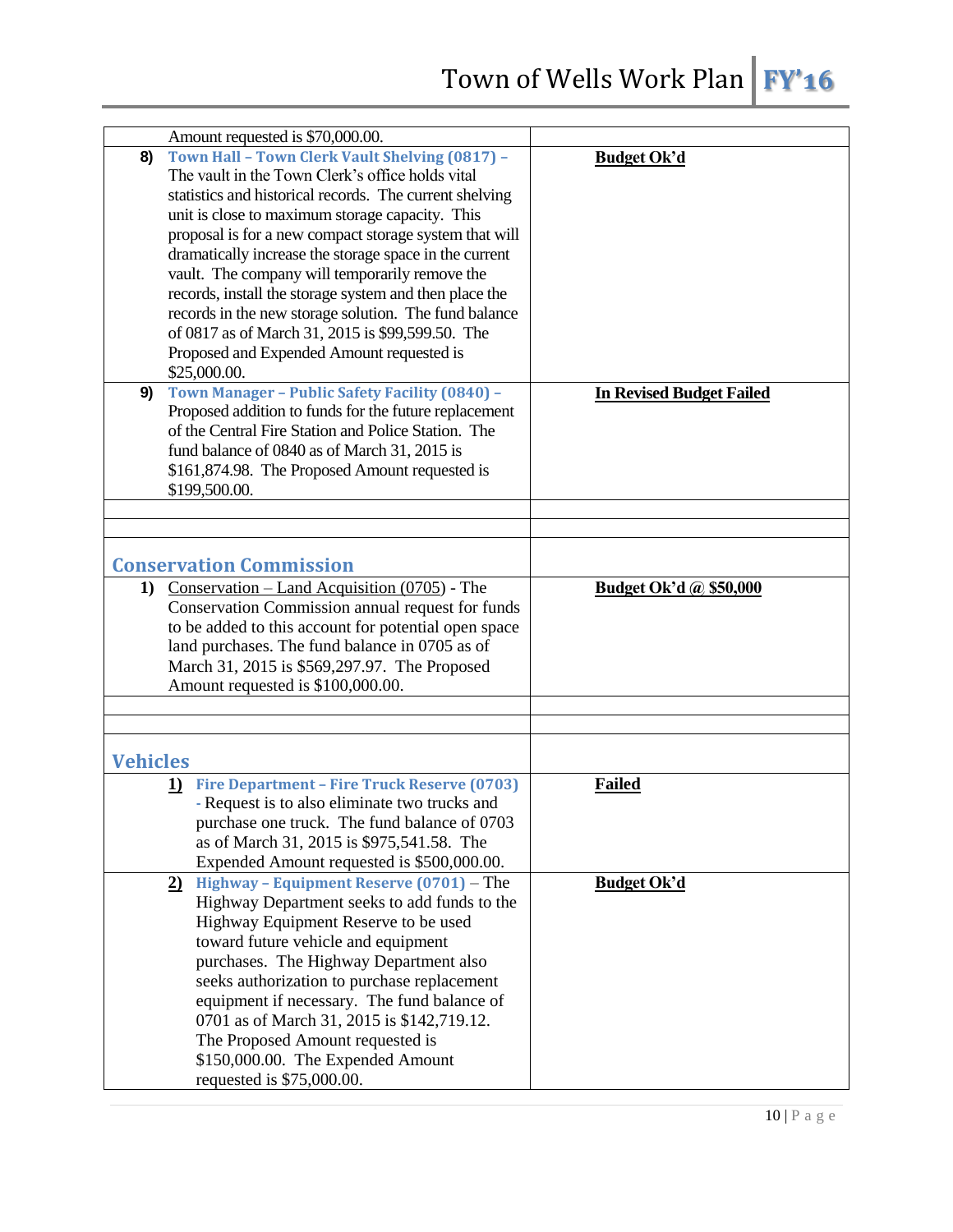<span id="page-11-8"></span><span id="page-11-7"></span><span id="page-11-6"></span><span id="page-11-5"></span><span id="page-11-4"></span><span id="page-11-3"></span><span id="page-11-2"></span><span id="page-11-1"></span><span id="page-11-0"></span>

|    | 3) Parks & Recreation - Dump Truck (0527) -                        | <b>Budget Ok'd</b>           |
|----|--------------------------------------------------------------------|------------------------------|
|    | Proposed addition and expenditure of funds for                     |                              |
|    | the replacement of a dump truck in FY'16. The                      |                              |
|    | fund balance in 0527 as of March 31, 2015 is                       |                              |
|    | \$41,965.06. The Proposed Amount requested                         |                              |
|    | is \$15,000.00. The Expended Amount                                |                              |
|    | requested is $$45,000.00$ .                                        |                              |
|    | <b>WEMS Ambulance (0715) - Proposed addition</b><br>$\overline{4}$ | <b>Budget Ok'd</b>           |
|    | to this fund and expenditure for ambulance                         |                              |
|    | replacement. The fund balance of 0715 as of                        |                              |
|    | March 31, 2015 is \$99,175.85. The Proposed                        |                              |
|    | Amount requested is \$60,000.00. The                               |                              |
|    | Expended Amount requested is \$180,000.00.                         |                              |
|    |                                                                    |                              |
|    |                                                                    |                              |
|    |                                                                    |                              |
|    | <b>Technology Plan</b>                                             |                              |
|    | 1) IT - Proposed Capital Technology Expenses                       | <b>Budget Ok'd</b>           |
|    | $(0740)$ – Upgrade the Town's Computer Systems                     |                              |
|    | with necessary upgrades determined by the Town's                   |                              |
|    | IT Company, Winxnet. The fund balance of 0740                      |                              |
|    | as of March 31, 2015 is \$66,472.48. The Proposed                  |                              |
|    | and Expended Amount requested is \$109,389.00.                     |                              |
| 2) | IT - Tech Committee (0830) - The Technology                        | <b>Budget Ok'd</b>           |
|    | Reserve account provides a self-funded computer                    |                              |
|    | equipment repair and replacement fund. It also                     |                              |
|    | funds enhancements and maintenance of the                          |                              |
|    | Town's GIS program. The fund balance of 0830 as                    |                              |
|    | of March 31, 2015 is \$122,481.18. The Proposed                    |                              |
|    | and Expended Amount requested is \$41,682.00.                      |                              |
| 3) | <b>Police Department Toughbook (0742) - The</b>                    | <b>Budget Ok'd</b>           |
|    | Police Department has created an on-going two                      |                              |
|    | year replacement program for the toughbooks used                   |                              |
|    | in the PD vehicles. The fund balance of 0742 as of                 |                              |
|    | March 31, 2015 is \$14,199.80. The Proposed and                    |                              |
|    | Expended Amount requested is \$10,000.00.                          |                              |
|    |                                                                    |                              |
|    |                                                                    |                              |
|    | <b>Infrastructure</b>                                              |                              |
|    | 1) Harbor Master - Floats (0013) - The Harbor                      | <b>Budget Ok'd</b>           |
|    | Master wishes to continue with a strategic                         |                              |
|    | maintenance and replacement program for harbor                     |                              |
|    | floats. The plan calls for yearly triage to assess                 |                              |
|    | what floats need replacing and what can be                         |                              |
|    | patched, refastened, or repaired. The fund balance                 |                              |
|    | of 0013 as of March 31, 2015 is \$10,970.82. The                   |                              |
|    | Proposed and Expended Amount requested is                          |                              |
|    | \$25,000.00.                                                       |                              |
| 2) | Highway - Coles Hill Bridge- (0708) - Although                     | <b>Budget Ok'd @\$20,000</b> |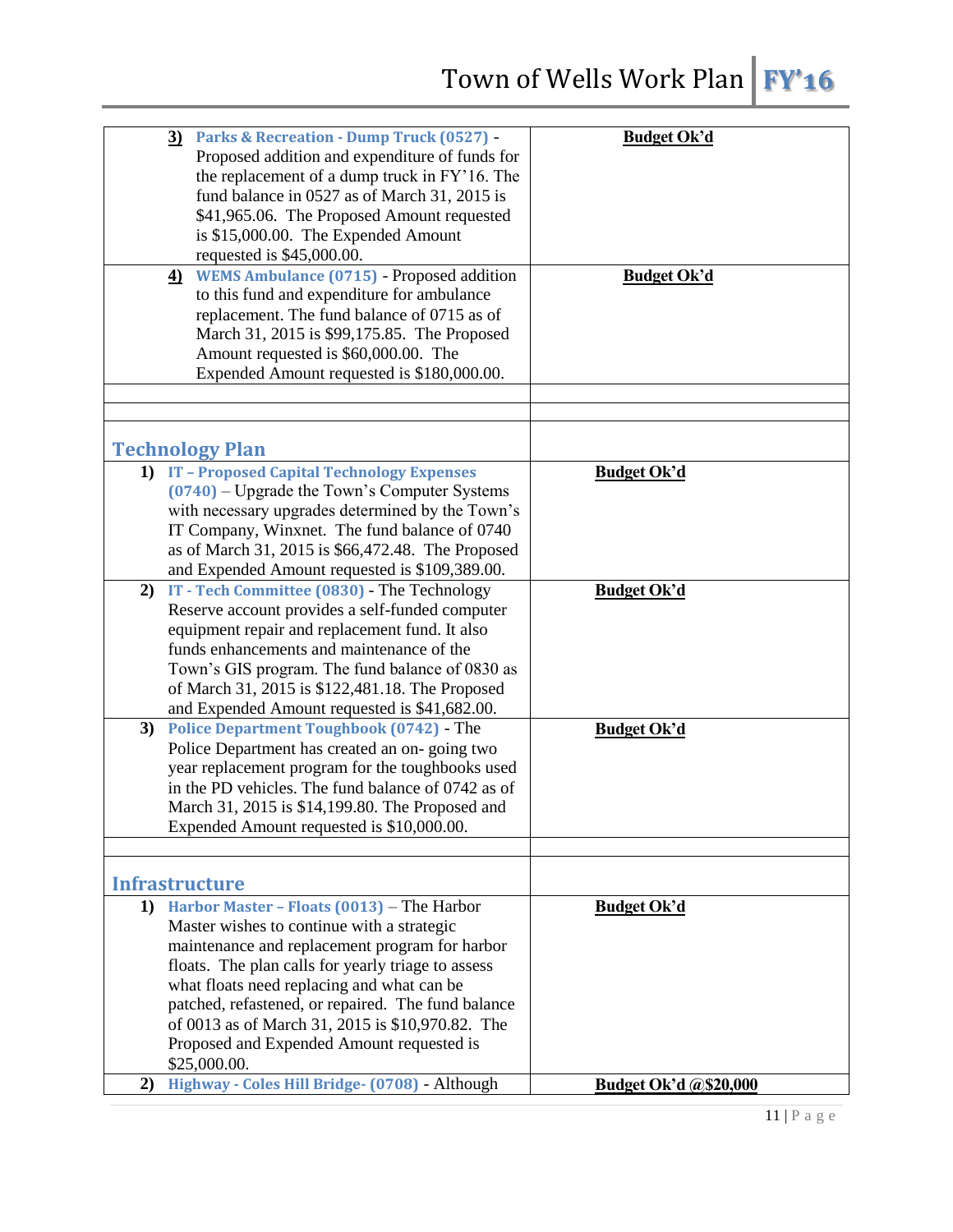<span id="page-12-3"></span><span id="page-12-2"></span><span id="page-12-1"></span><span id="page-12-0"></span>

|           | this bridge was replaced a few years ago, it is felt |                                 |
|-----------|------------------------------------------------------|---------------------------------|
|           | that it will need replacing in about 10 years. The   |                                 |
|           | amount requested is for the fourth year of a ten     |                                 |
|           | year funding program. The balance of fund 0708 as    |                                 |
|           | of March 31, 2015 is \$527,573.00 with some          |                                 |
|           | funding already designated for other various         |                                 |
|           | infrastructure needs. The Proposed Amount            |                                 |
|           | requested is \$75,000.00.                            |                                 |
| 3)        | Highway - Furbish Road $(0723)$ – Project is for     | <b>Budget Ok'd @ \$70.000</b>   |
|           | the replacement of a failing river culvert, flood    |                                 |
|           | control measures, pedestrian and bicycle path        |                                 |
|           | construction and installation of traffic calming     |                                 |
|           | devices. The fund balance of 0723 as of March 31,    |                                 |
|           | 2015 is \$63,008.35. The Proposed Amount             |                                 |
|           | requested is \$125,000.00.                           |                                 |
| 4)        | Highway - Harbor Road $(0723)$ – Project is to       | <b>Failed in Revised Budget</b> |
|           | rehabilitate Harbor Road from Route 1 to and         |                                 |
|           | including the harbor parking lot. The project will   |                                 |
|           | include drainage improvements, reclaiming the        |                                 |
|           | existing pavement and repaving the entire road and   |                                 |
|           | parking lot. The fund balance of 0723 as of March    |                                 |
|           | 31, 2015 is \$63,008.35. The Proposed Amount         |                                 |
|           | requested is \$100,000.00.                           |                                 |
| 5)        | Highway - Harbor Road Sidewalk (0704) -              | <b>Budget Ok'd @ \$30,000</b>   |
|           | Project will construct a sidewalk and walking path   |                                 |
|           | with marsh observation pads from Route 1 to the      |                                 |
|           | Harbor Park. The walk would consist of granite       |                                 |
|           | curb and concrete pavers similar to the Route 1      |                                 |
|           | sidewalks. The fund balance of 0704 as of March      |                                 |
|           | 31, 2015 is \$287,230.14. The Proposed Amount        |                                 |
|           | requested is \$270,000.00.                           |                                 |
| 6         | Highway - Paving/Culverts and Bridges (0723) -       | <b>Budget Ok'd</b>              |
|           | The Public Works Director has a long list of         |                                 |
|           | paving projects. The fund balance of 0723 as of      |                                 |
|           | March 31, 2015 is \$63,008.35. These funds have      |                                 |
|           | also been identified to meet paving, culverts and    |                                 |
|           | bridge needs. The Proposed and Expended              |                                 |
|           | Amount requested is \$1,000,000.00.                  |                                 |
|           | Streets to be worked on:                             |                                 |
| $\bullet$ | <b>Bragdon Road</b>                                  |                                 |
|           | Old County Rd                                        |                                 |
|           | Spicebush                                            |                                 |
|           | <b>Wells Highland</b>                                |                                 |
|           | <b>Tote Road</b>                                     |                                 |
|           | Alpine Dr                                            |                                 |
|           | Clubhouse Rd                                         |                                 |
|           | Kimberly Circle                                      |                                 |
|           |                                                      |                                 |
|           | <b>Atlantic Ave</b>                                  |                                 |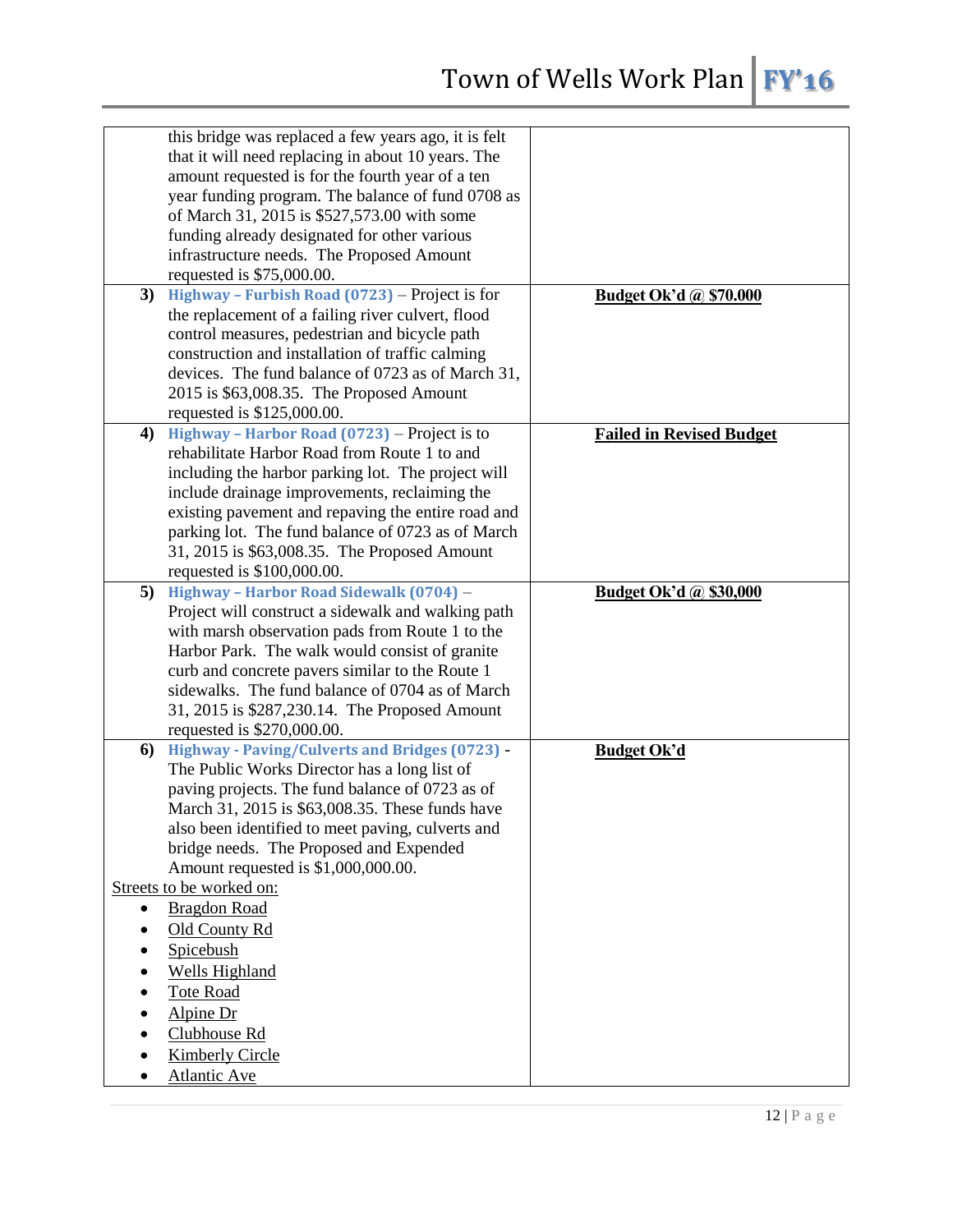<span id="page-13-6"></span><span id="page-13-5"></span><span id="page-13-4"></span><span id="page-13-3"></span><span id="page-13-2"></span><span id="page-13-1"></span><span id="page-13-0"></span>

|    | <b>Newhall Road</b>                                        |                                 |
|----|------------------------------------------------------------|---------------------------------|
|    | Elmer Rd                                                   |                                 |
| 7) | Highway - Sidewalk Reserve Funding (0704) -                | <b>Budget Ok'd @ \$15,000</b>   |
|    | Request is to add additional funds to the reserve to       |                                 |
|    | cover anticipated future projects. Request is to           |                                 |
|    | also allow the release of funds for the repair and         |                                 |
|    | maintenance of existing sidewalks. The fund                |                                 |
|    | balance of 0704 is \$287,230.14. The Proposed              |                                 |
|    | Amount requested is \$50,000.00. The Expended              |                                 |
|    | Amount requested is \$25,000.00.                           |                                 |
|    |                                                            |                                 |
| 8) | <b>Highway - Town Hall Parking Lot Extension</b>           | <b>Budget Ok'd</b>              |
|    | $(0817)$ – Project will increase parking area for the      |                                 |
|    | Town Hall by twenty-five vehicles. The project             |                                 |
|    | work consists of clearing, curbing, paving and             |                                 |
|    |                                                            |                                 |
|    | striping. The fund balance of 0817 as of March 31,         |                                 |
|    | 2015 is \$99,599.50. The Expended Amount                   |                                 |
|    | requested is \$35,000.00.                                  |                                 |
| 9) | <b>Parks &amp; Recreation - Pave Parking Near Pavilion</b> | <b>Failed in Revised Budget</b> |
|    | $(0500)$ – Request is to add and spend funds for the       |                                 |
|    | paving of an existing dirt parking lot adjacent to         |                                 |
|    | the pavilion as the Walter Marsh Recreation Area.          |                                 |
|    | The fund balance of 0500 as of March 31, 2015 is           |                                 |
|    | \$75,529.63. The Proposed Amount requested is              |                                 |
|    | \$16,000.00. The Expended Amount requested is              |                                 |
|    | \$32,000.00.                                               |                                 |
|    |                                                            |                                 |
|    |                                                            |                                 |
|    | <b>Equipment</b>                                           |                                 |
|    | 1) Beach - Replace Beach Cleaning Equipment                | <b>Failed in Revised Budget</b> |
|    | $(0900)$ – Request is for the replacement of the           |                                 |
|    | 2002 Surf Rake with a larger machine that would            |                                 |
|    | allow for quicker cleaning operations. With a              |                                 |
|    | larger machine the Beach Cleaning Team would be            |                                 |
|    | able to run the machine longer between the                 |                                 |
|    | dumping of the hopper. The fund balance of 0900            |                                 |
|    | as of March 31, 2015 \$271,930.83. The Expended            |                                 |
|    | Amount requested is \$50,000.00.                           |                                 |
| 2) | <b>Fire Department - Standardization of Nozzles</b>        | <b>Budget Ok'd</b>              |
|    | $(0734)$ – The Fire Department is requesting to            |                                 |
|    | update and standardize the department's fire hose          |                                 |
|    | nozzles. This request will purchase standardized           |                                 |
|    | nozzles which are lighter and offer more flexible          |                                 |
|    | choices for water flow and pressure. The fund              |                                 |
|    | balance of 0734 as of March 31, 2015 is                    |                                 |
|    | \$92,596.34. The Expended Amount requested is              |                                 |
|    | \$10,000.00.                                               |                                 |
| 3) | Highway - Sign Shop Equipment (0701) - This                | <b>Budget Ok'd</b>              |
|    | request is to purchase new sign making equipment           |                                 |
|    |                                                            |                                 |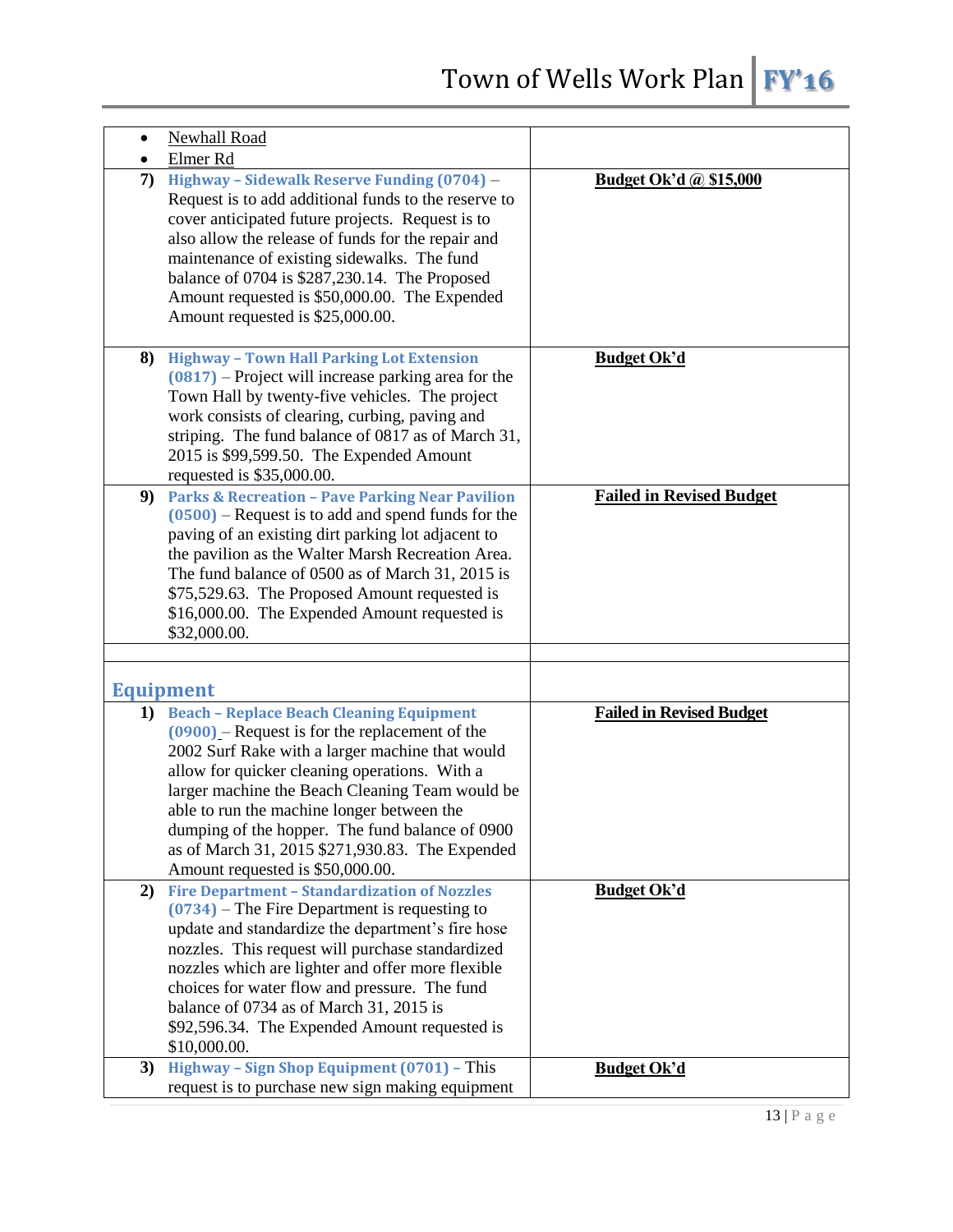<span id="page-14-5"></span><span id="page-14-4"></span><span id="page-14-3"></span><span id="page-14-2"></span><span id="page-14-1"></span><span id="page-14-0"></span>

|                  | and supplies that will enable the department to      |                                 |
|------------------|------------------------------------------------------|---------------------------------|
|                  | create signs that meet the new Federal               |                                 |
|                  | requirements. The fund balance of 0701 as of         |                                 |
|                  | March 31, 2015 is \$142,719.12. The Proposed and     |                                 |
|                  |                                                      |                                 |
|                  | Expended Amount requested is \$20,000.00.            |                                 |
| $\boldsymbol{4}$ | <b>Parks &amp; Recreation - Tractor Replacement</b>  | <b>Failed in Revised Budget</b> |
|                  | $(0527)$ – Proposed addition to funds for the        |                                 |
|                  | replacement of a tractor in FY19. The fund           |                                 |
|                  | balance of 0527 as of March 31, 2015 is              |                                 |
|                  | \$41,965.06. The Proposed Amount requested is        |                                 |
|                  | \$4,000.00.                                          |                                 |
| 5)               | WEMS - EKG/DEFIB (0735) - Proposed addition          | <b>Budget Ok'd</b>              |
|                  | and equipment replacement purchase. The              |                                 |
|                  |                                                      |                                 |
|                  | equipment needs to be replaced every eight years.    |                                 |
|                  | Fund was established in Fy'10. The fund balance      |                                 |
|                  | of 0735 as of March 31, 2015 is \$32,952.80. The     |                                 |
|                  | Proposed Amount requested is \$15,000.00. The        |                                 |
|                  | Expended Amount requested is \$45,000.00.            |                                 |
|                  |                                                      |                                 |
|                  |                                                      |                                 |
| <b>Other</b>     |                                                      |                                 |
| 1)               | <b>Beach - Beach Sand Purchase (0806) - The</b>      | <b>Budget Ok'd</b>              |
|                  | opportunity to re-nourish the eroded beach system    |                                 |
|                  | with new sand may be available to the Town. The      |                                 |
|                  | proposed project would purchase dredge sand from     |                                 |
|                  | the Piscataquis River from the Federal Government    |                                 |
|                  | which would be delivered and deposited near shore    |                                 |
|                  | off of Wells Beach. The fund balance of 0806 as      |                                 |
|                  | of March 31, 2015 is \$100,000.00. The Proposed      |                                 |
|                  |                                                      |                                 |
|                  | Amount requested is \$100,000.00.                    |                                 |
| 2)               | <b>Beach - Right of Way Upgrade (0900) - During</b>  | <b>Budget Ok'd</b>              |
|                  | the 2013 summer season a trial of a MobiMat was      |                                 |
|                  | used at the end of the boardwalk on Eastern Shore    |                                 |
|                  | to extend handicapped accessibility at the beach.    |                                 |
|                  | In 2014 an additional 750 feet of MobiMat was        |                                 |
|                  | purchased to be used on selected beach right of      |                                 |
|                  | ways on Atlantic Avenue and at the entrance to the   |                                 |
|                  | beach from the Jetty parking lot. This year's        |                                 |
|                  |                                                      |                                 |
|                  | purchase would continue to place the MobiMat in      |                                 |
|                  | identified Right of Ways along Wells Beach. The      |                                 |
|                  | fund balance of 0900 as of March 31, 2015 is         |                                 |
|                  | \$271,930.83. The Expended Amount requested is       |                                 |
|                  | \$45,000.00.                                         |                                 |
| 3)               | <b>Beach - Bleachers at Harbor Park (0900) - The</b> | <b>Failed in Revised Budget</b> |
|                  | Harbor Park is becoming a major focus for the        |                                 |
|                  | Town to use for entertainment. The existing          |                                 |
|                  | seating consists of memorial benches which are       |                                 |
|                  | often maxed out. The proposed mobile unit would      |                                 |
|                  | allow for additional seating for events and concerts |                                 |
|                  |                                                      |                                 |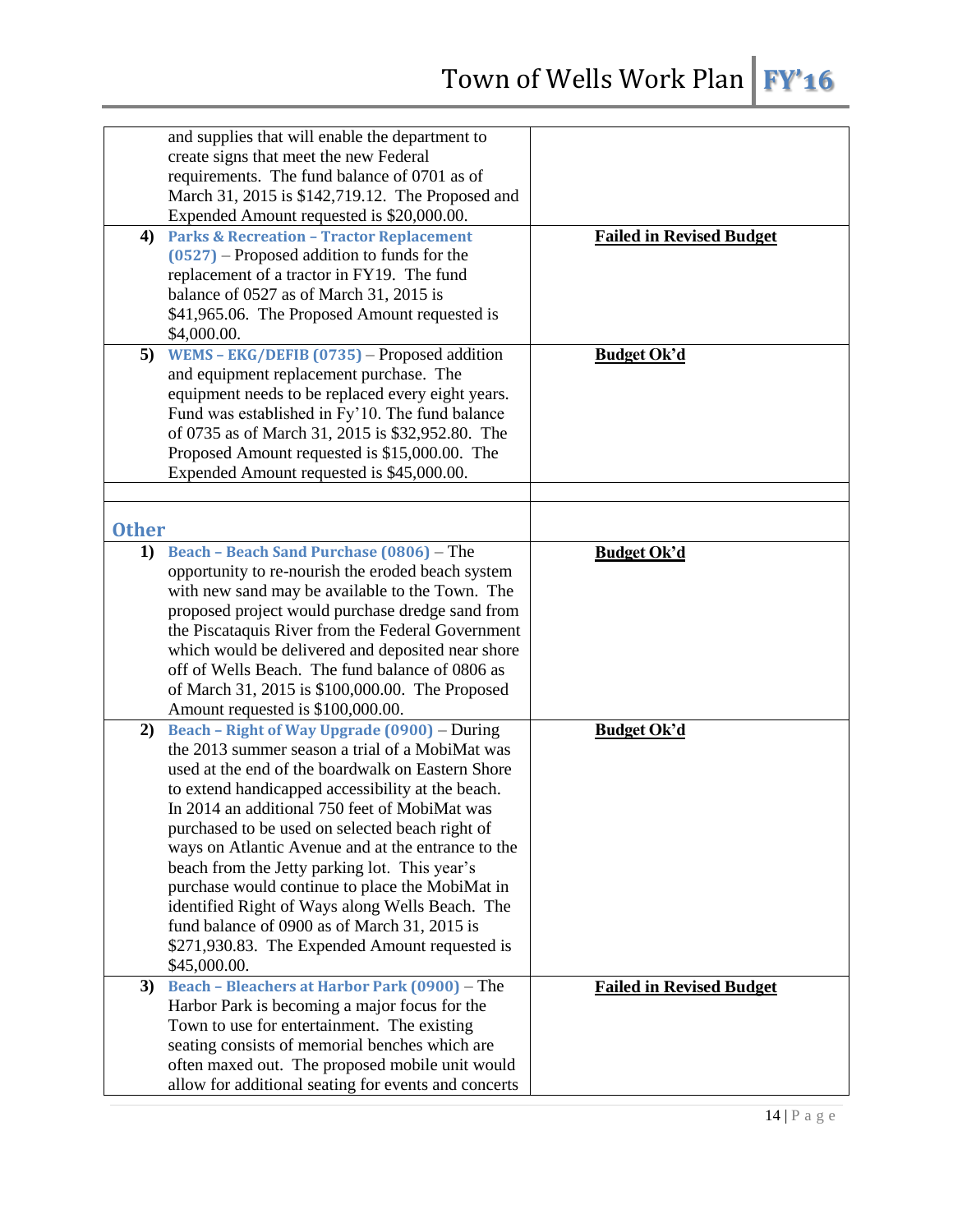<span id="page-15-5"></span><span id="page-15-4"></span><span id="page-15-3"></span><span id="page-15-2"></span><span id="page-15-1"></span><span id="page-15-0"></span>

|    | in addition to allowing the unit to be moved to          |                                 |
|----|----------------------------------------------------------|---------------------------------|
|    | other Town venues and events. The fund balance           |                                 |
|    | of 0900 as of March 31, 2015 is \$271,930.83. The        |                                 |
|    | Expended Amount requested is \$55,000.00.                |                                 |
| 4) | <b>Fire Department - Physical Fitness Project</b>        | <b>Failed in Revised Budget</b> |
|    | $(0734)$ – The first year of a three year project to     |                                 |
|    | build, equip and procure a physical fitness room         |                                 |
|    |                                                          |                                 |
|    | for Town employees to use. The first year will           |                                 |
|    | erect walls in the Old Post Office for the fitness       |                                 |
|    | area. The remaining funds will be used to purchase       |                                 |
|    | exercise equipment. The fund balance of 0734 as          |                                 |
|    | of March 31, 2015 is \$92,596.34. The Expended           |                                 |
|    | Amount requested is \$10,000.00.                         |                                 |
| 5) | Highway - Pedestrian Cross Walk Lights (0739) -          | <b>Budget Ok'd</b>              |
|    | Continuation of a project to purchase and install        |                                 |
|    | three sets of radio controlled solar powered LED         |                                 |
|    | crosswalk lights as seen on Route 1 at the Post          |                                 |
|    | Office Crosswalk. The fund balance of 0739 as of         |                                 |
|    | March 31, 2015 is \$24,407.87. The Proposed              |                                 |
|    |                                                          |                                 |
|    | Amount requested is \$12,000.00. The Expended            |                                 |
|    | Amount requested is \$19,500.00.                         |                                 |
| 6  | Parks & Recreation - Pond Well (0505) - The              | <b>Budget Ok'd</b>              |
|    | Recreation Department requests to release funds from     |                                 |
|    | the Recreation Enterprise to install a well to feed the  |                                 |
|    | irrigation pond so that the water level remains          |                                 |
|    | sufficient for the watering the fields and greens at the |                                 |
|    | Water Marsh Recreation Area on Route 9A. The fund        |                                 |
|    | balance of 0505 as of March 31, 2015 is \$178,802.51.    |                                 |
|    | The Expended Amount requested is \$19,000.00.            |                                 |
| 7) | Planning - Comprehensive Plan Update (0739) -            | <b>Budget Ok'd</b>              |
|    | The Town's current Comprehensive Plan is                 |                                 |
|    | currently being updated and is estimated to be           |                                 |
|    | complete during the summer of 2015. The earliest         |                                 |
|    | the Town would look at adopting the                      |                                 |
|    | Comprehensive Plan will be November 2015.                |                                 |
|    | Once adopted, the implementation of the                  |                                 |
|    | Comprehensive Plan comes next which requires             |                                 |
|    | ordinance rewrites and planning. This request is         |                                 |
|    | for the expense of starting the implementation of        |                                 |
|    | the Comprehensive Plan. The fund balance of              |                                 |
|    |                                                          |                                 |
|    | 0739 as of March 31, 2015 is \$24,407.87. The            |                                 |
|    | Expended Amount requested is \$5,000.00.                 |                                 |
| 8) | Town Manager - Beautification (0727) - Funds             | <b>Budget Ok'd @ \$5,000</b>    |
|    | needed for duties previously done by the                 |                                 |
|    | Webhannet Garden Club to help beautify the               |                                 |
|    | Town. The fund balance of 0727 as of March 31,           |                                 |
|    | 2015 is \$44,236.67. The Proposed and Expended           |                                 |
|    | Amount requested is \$7,500.00.                          |                                 |
| 9) | <b>Town Manager - Building Improvement Fund</b>          | <b>Budget Ok'd @ \$25,000</b>   |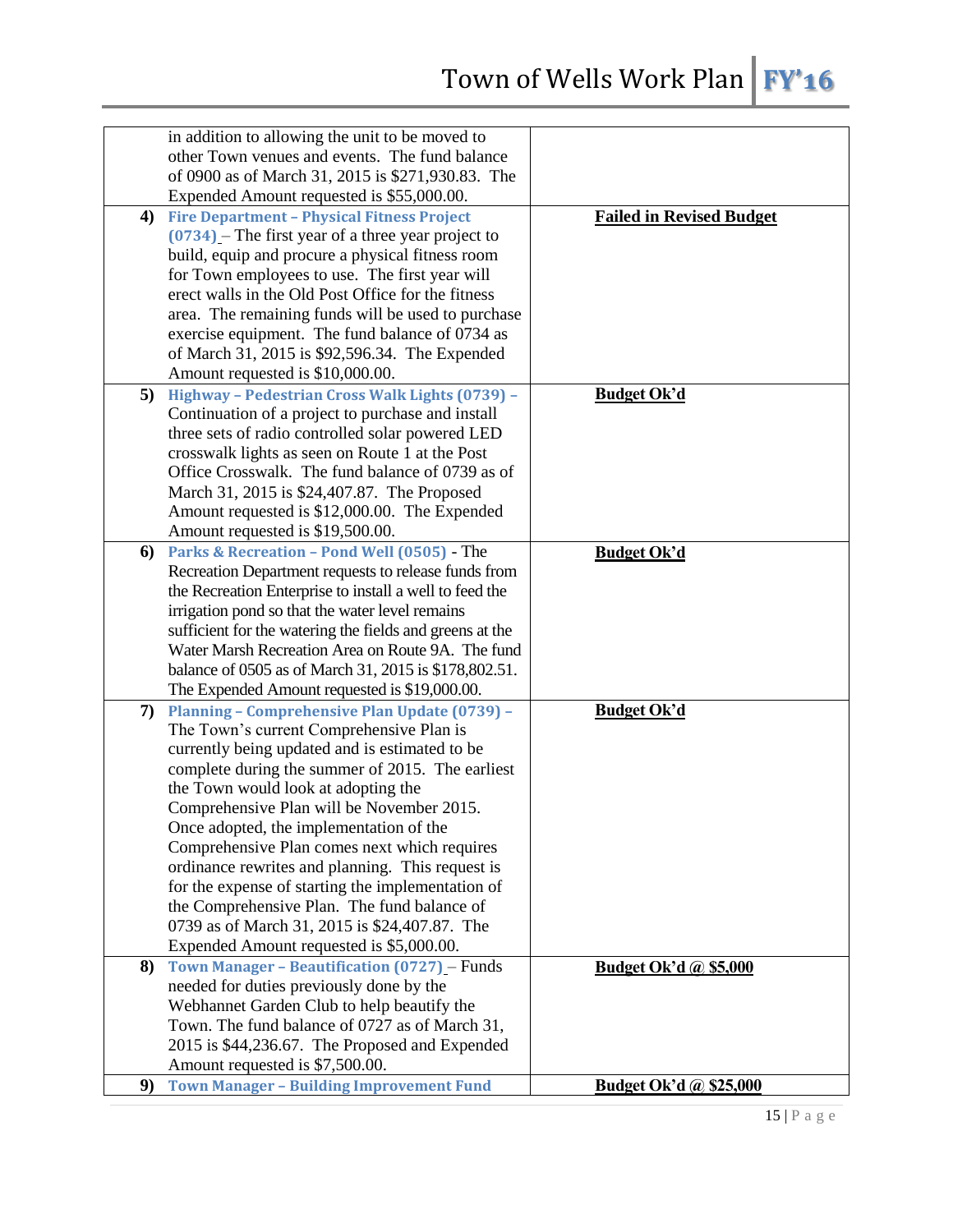<span id="page-16-2"></span><span id="page-16-1"></span><span id="page-16-0"></span>

| $(0817)$ – The Building Improvement Fund is used<br>heavily for necessary projects and repairs to Town<br>facilities. This request is to add replacement funds<br>back into the fund for projects for FY 2016 and in<br>the future. The fund balance of 0817 as of March<br>31, 2015 is \$99,599.50. The Proposed Amount<br>requested is \$50,000.00. |                                     |
|-------------------------------------------------------------------------------------------------------------------------------------------------------------------------------------------------------------------------------------------------------------------------------------------------------------------------------------------------------|-------------------------------------|
| 10) Town Manager - By-Pass Road Feasibility Study                                                                                                                                                                                                                                                                                                     | <b>Failed in the Revised Budget</b> |
| $(0713)$ – Request is to undertake a feasibility study<br>of a potential alignment for a By-Pass Road from                                                                                                                                                                                                                                            |                                     |
| 9B to College Drive or Chapel Road. The project                                                                                                                                                                                                                                                                                                       |                                     |
| will determine the feasibility of the road and the                                                                                                                                                                                                                                                                                                    |                                     |
| preliminary costs and benefits of undertaking the                                                                                                                                                                                                                                                                                                     |                                     |
| road regarding reduction of traffic and use. The                                                                                                                                                                                                                                                                                                      |                                     |
| fund balance of 0713 as of March 31, 2015 is                                                                                                                                                                                                                                                                                                          |                                     |
| \$375,700.00. The Expended Amount requested is                                                                                                                                                                                                                                                                                                        |                                     |
| \$50,000.00.                                                                                                                                                                                                                                                                                                                                          |                                     |
| 11) Town Manager - Municipal Land Reserve (0706)                                                                                                                                                                                                                                                                                                      | <b>Failed in the Revised Budget</b> |
| - This reserve is meant to be available to purchase                                                                                                                                                                                                                                                                                                   |                                     |
| land or properties that are important to the                                                                                                                                                                                                                                                                                                          |                                     |
| municipality. The request would help to replenish<br>the balance in the fund and make funds available                                                                                                                                                                                                                                                 |                                     |
| for use purchases if a property became available                                                                                                                                                                                                                                                                                                      |                                     |
| for purchase. The fund was depleted in FY'14 by                                                                                                                                                                                                                                                                                                       |                                     |
| the purchase of land for the future Fire Substation                                                                                                                                                                                                                                                                                                   |                                     |
| on Meetinghouse Road and Route 109. The fund                                                                                                                                                                                                                                                                                                          |                                     |
| balance of 0706 as of March 31, 2015 is                                                                                                                                                                                                                                                                                                               |                                     |
| \$50,027.49. The Proposed and Expended Amount                                                                                                                                                                                                                                                                                                         |                                     |
| requested is \$75,000.00.                                                                                                                                                                                                                                                                                                                             |                                     |
| 12) Town Manager - Pocket Park (0727) -                                                                                                                                                                                                                                                                                                               | <b>Budget Ok'd @ \$9,152</b>        |
| MaineDOT purchased the land that housed the                                                                                                                                                                                                                                                                                                           |                                     |
| 7/11 Store which allowed them to undertake the                                                                                                                                                                                                                                                                                                        |                                     |
| 2014 spring project to enhance the intersection.                                                                                                                                                                                                                                                                                                      |                                     |
| The Town is proposing to turn the parcel into a<br>park. Money would be utilized from this fund to                                                                                                                                                                                                                                                    |                                     |
| assist with the development of the park. The fund                                                                                                                                                                                                                                                                                                     |                                     |
| balance of 0727 as of March 31, 2015 is                                                                                                                                                                                                                                                                                                               |                                     |
| \$44,236.67. The Expended Amount requested is                                                                                                                                                                                                                                                                                                         |                                     |
| \$10,000.00.                                                                                                                                                                                                                                                                                                                                          |                                     |
|                                                                                                                                                                                                                                                                                                                                                       |                                     |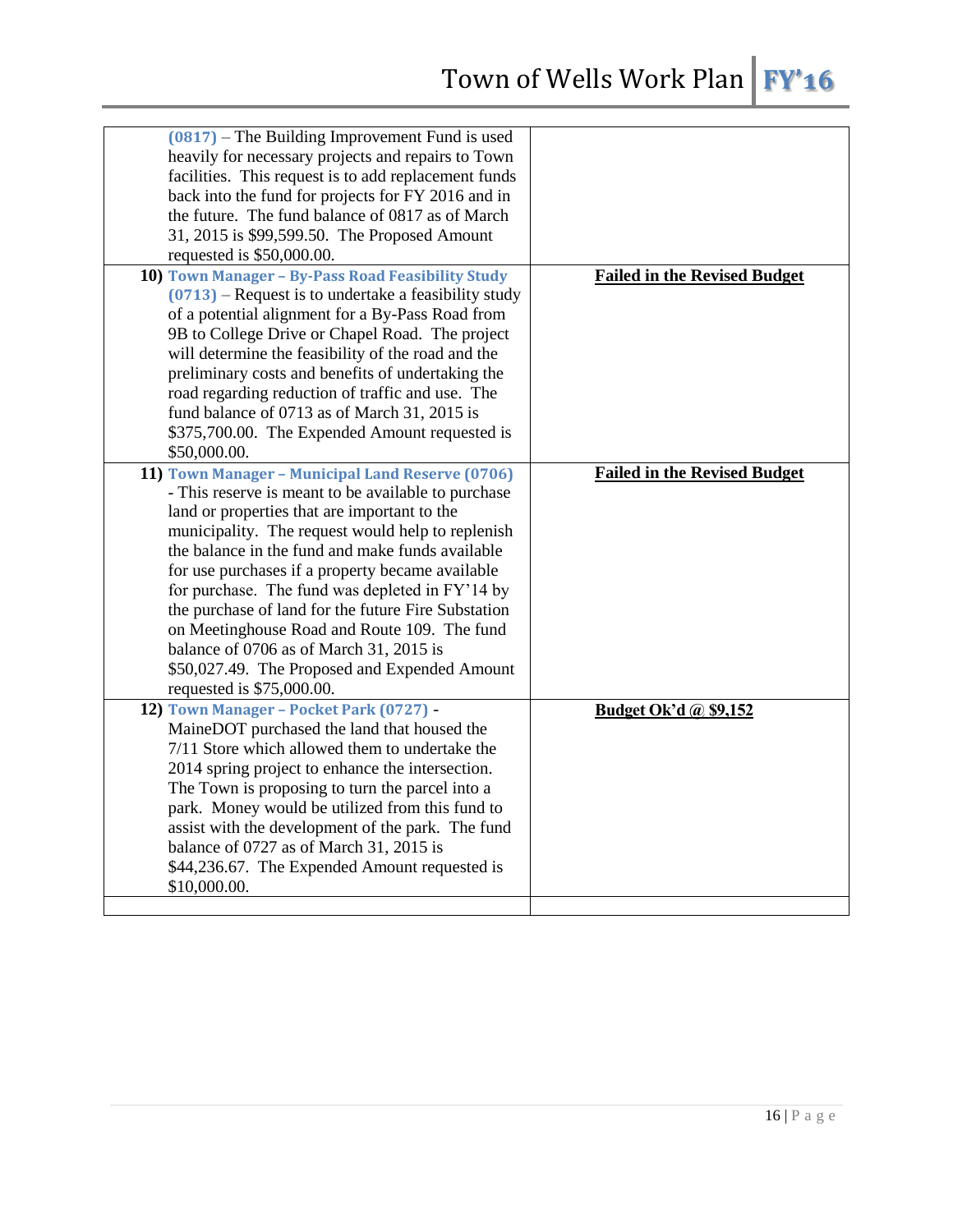<span id="page-17-9"></span><span id="page-17-8"></span><span id="page-17-7"></span><span id="page-17-6"></span><span id="page-17-5"></span><span id="page-17-4"></span><span id="page-17-3"></span><span id="page-17-2"></span><span id="page-17-1"></span><span id="page-17-0"></span>

| <b>GRANTS</b>                                                                          |  |
|----------------------------------------------------------------------------------------|--|
| <b>USF&amp;W / USDOT - Harbor Road Trail</b>                                           |  |
| <b>USF&amp;W / USDOT - Section of Furbish Road &amp; Culvert</b><br><b>Replacement</b> |  |
| <b>USF&amp;W / USDOT - Climate Change Sustainability Study</b>                         |  |
| <b>Maine Coastal Grant-Beach Discovery Grant-Moody</b><br><b>Research</b>              |  |
| <b>Maine Coastal Grant-Harbor Park Trail</b>                                           |  |
| <b>DEP Stream Crossing - Perry Oliver Culvert Replacement</b>                          |  |
| <b>SHIP GRANT-Boat Launch Addition</b>                                                 |  |
| <b>Adaptive Traffic Light Grant</b>                                                    |  |
| <b>Conservation Commission Bridge on Tilton Property</b>                               |  |
|                                                                                        |  |
|                                                                                        |  |
|                                                                                        |  |
|                                                                                        |  |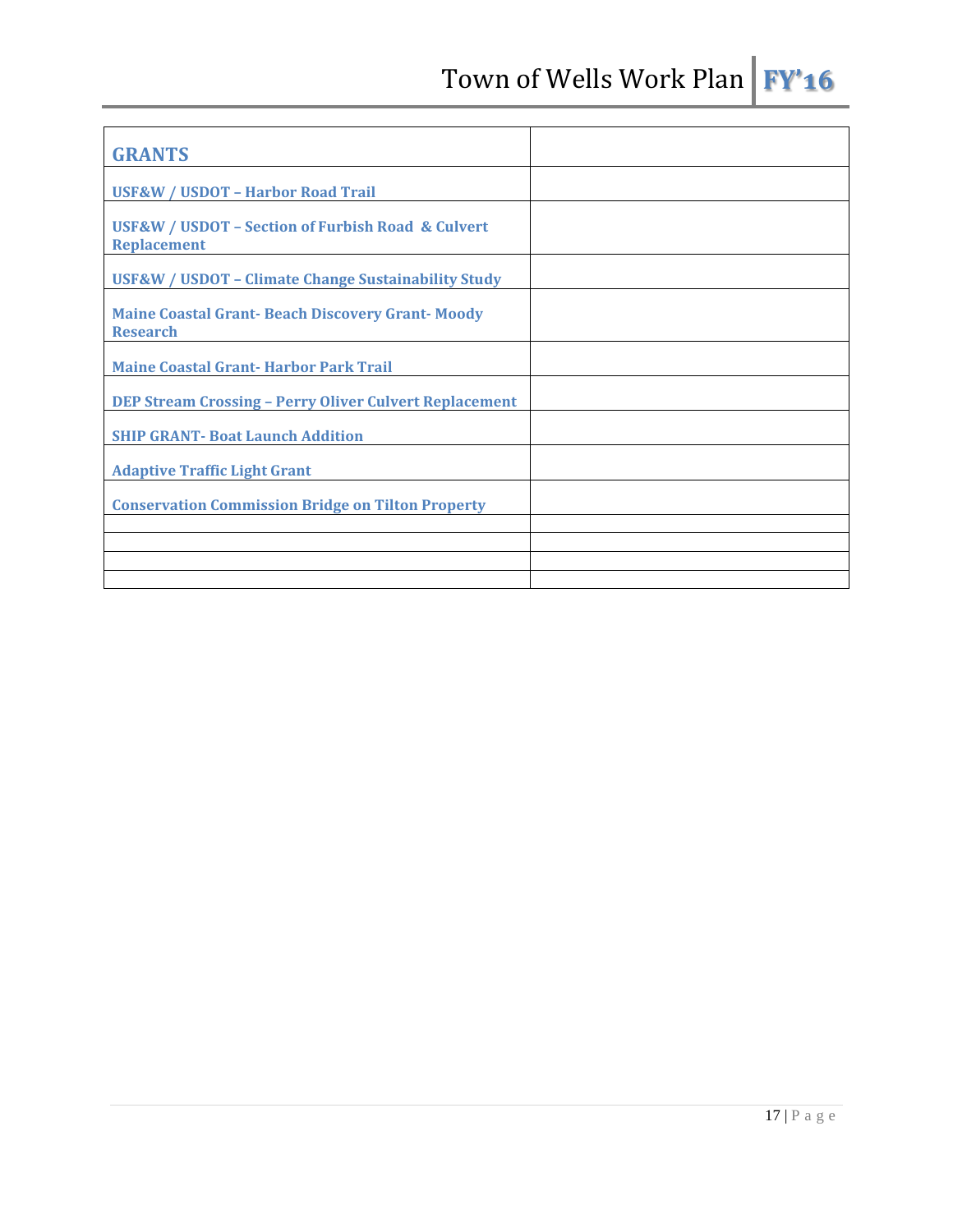<span id="page-18-27"></span><span id="page-18-26"></span><span id="page-18-25"></span><span id="page-18-24"></span><span id="page-18-23"></span><span id="page-18-22"></span><span id="page-18-21"></span><span id="page-18-20"></span><span id="page-18-19"></span><span id="page-18-18"></span><span id="page-18-17"></span><span id="page-18-16"></span><span id="page-18-15"></span><span id="page-18-14"></span><span id="page-18-13"></span><span id="page-18-12"></span><span id="page-18-11"></span><span id="page-18-10"></span><span id="page-18-9"></span><span id="page-18-8"></span><span id="page-18-7"></span><span id="page-18-6"></span><span id="page-18-5"></span><span id="page-18-4"></span><span id="page-18-3"></span><span id="page-18-2"></span><span id="page-18-1"></span><span id="page-18-0"></span>

| <b>Other Work Items</b>                                       |  |
|---------------------------------------------------------------|--|
| <b>Beach Management Agreement Renewal</b>                     |  |
| <b>Natural Gas Conversion - Town Hall and Library</b>         |  |
| <b>WOCSD / Library Land Transfer</b>                          |  |
| <b>VOIP Renewal or RFP</b>                                    |  |
| <b>2015 Town Report</b>                                       |  |
| <b>FY'17 Development and Process</b>                          |  |
| <b>Comprehensive Plan Update</b>                              |  |
| <b>Buffam Hill Cemetery Park Development</b>                  |  |
| <b>Route One and Mile Road Pocket Park</b>                    |  |
| <b>EMA Operational Plan Update</b>                            |  |
| <b>Complete FY'15 Audit</b>                                   |  |
| <b>Undertake a RFP for the FY'16-20 Municipal Auditor</b>     |  |
| <b>Complete the FY'16 Tax Commitment</b>                      |  |
| FY'17 Budget & CIP                                            |  |
| <b>Documents for the Town Meeting June 2016</b>               |  |
| <b>Scanning Records Projects - CIP IT</b>                     |  |
| <b>Atlantic Ave Phase 1 &amp; 2 Completion</b>                |  |
| Park & Rec - Additional Parking Lot / Walk Lights             |  |
| <b>FD Radio Pagers</b>                                        |  |
| <b>Beach Showers</b>                                          |  |
| <b>Highway - Pit Reclamation</b>                              |  |
| <b>Ogunquit Bridge Replacement</b>                            |  |
| <b>Kennebunk Bridge Replacement</b>                           |  |
| <b>MaineDOT Repaving of Route One - (Ogunquit to 109)</b>     |  |
| <b>TIF Planning / Development</b>                             |  |
| <b>Transfer Station Building and Lease Management</b>         |  |
| <b>Transfer Station Operations of new processing area and</b> |  |